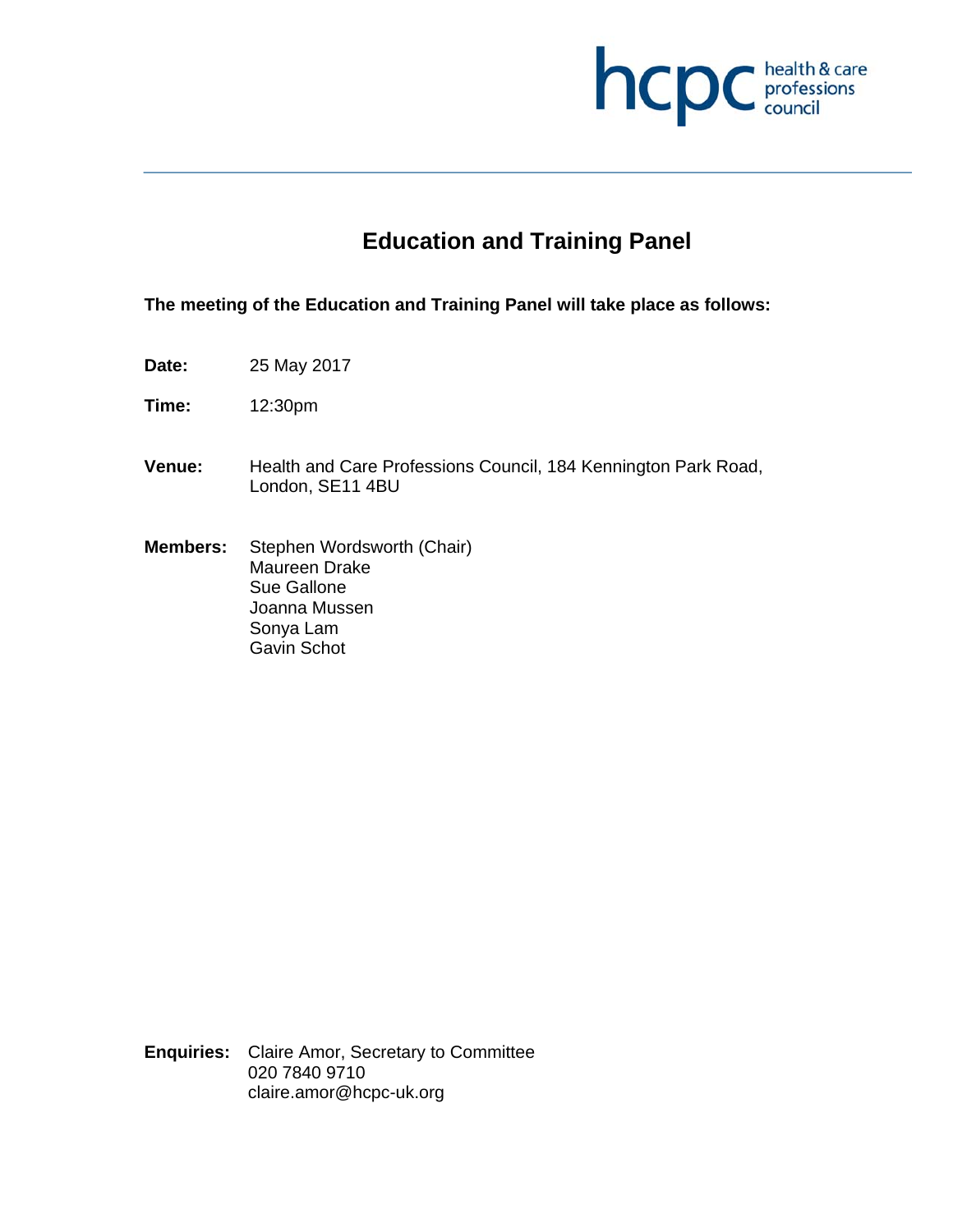## Public Agenda

1. **Apologies for absence** verbal 2. **Declarations of conflicts of interest** verbal 3. **Programme approval**  a. **Programmes in respect of which approval /** enclosure 1 **ongoing approval is recommended without conditions:** 

| No. | EP<br>code | <b>Education provider</b> | <b>Programme name</b>                                                                     | Mode of study Assessment | ref.     |
|-----|------------|---------------------------|-------------------------------------------------------------------------------------------|--------------------------|----------|
|     | <b>CHE</b> | University of Chester     | Non-Medical Prescribing<br>(Supplementary) (formally<br><b>Supplementary Prescribing)</b> | PT (Part time)           | APP01695 |
|     | <b>CHE</b> | University of Chester     | Non-Medical Prescribing<br>(Independent) (formally Non-<br><b>Medical Prescribing)</b>    | PT (Part time)           | APP01696 |

#### b. **Programmes in respect of which approval /** enclosure 2 **ongoing approval is recommended subject to conditions:**

| No.            | <b>EP</b><br>code | <b>Education provider</b>                            | Programme name                                                 | Mode of study Assessment       | ref.     |
|----------------|-------------------|------------------------------------------------------|----------------------------------------------------------------|--------------------------------|----------|
| 1              | <b>ARU</b>        | <b>Anglia Ruskin University</b>                      | Diploma Higher Education<br><b>Paramedic Studies</b>           | FT (Full time)                 | APP01634 |
| 2              | <b>ARU</b>        | <b>Anglia Ruskin University</b>                      | <b>BSc (Hons) Paramedic</b><br>Science                         | FT (Full time)                 | APP01651 |
| 3              | <b>BNU</b>        | <b>Buckinghamshire New</b><br><b>University</b>      | <b>Graduate Certificate Non-</b><br><b>Medical Prescribing</b> | PT (Part time)                 | APP01638 |
| $\overline{4}$ | <b>BNU</b>        | <b>Buckinghamshire New</b><br><b>University</b>      | Postgraduate Certificate Non-<br><b>Medical Prescribing</b>    | PT (Part time)                 | APP01643 |
| 5              | <b>BRI</b>        | University of Brighton                               | MSc Podiatry (pre-registration)                                | FTA (Full time<br>accelerated) | APP01620 |
| 6              | <b>BRI</b>        | University of Brighton                               | <b>BSc (Hons) Podiatry</b>                                     | FT (Full time)                 | APP01626 |
| 7              | <b>CCC</b>        | Canterbury Christ Church<br>University               | <b>BSc (Hons) Diagnostic</b><br>Radiography                    | FT (Full time)                 | APP01618 |
| 8              | <b>CCC</b>        | <b>Canterbury Christ Church</b><br><b>University</b> | <b>BSc (Hons) Occupational</b><br>Therapy                      | FT (Full time)                 | APP01629 |
| 9              | <b>CCC</b>        | Canterbury Christ Church<br>University               | BA (Hons) in Social Work                                       | FT (Full time)                 | APP01630 |
| 10             | CCC               | Canterbury Christ Church<br>University               | <b>BSc (Hons) Paramedic</b><br>Science                         | FT (Full time)                 | APP01631 |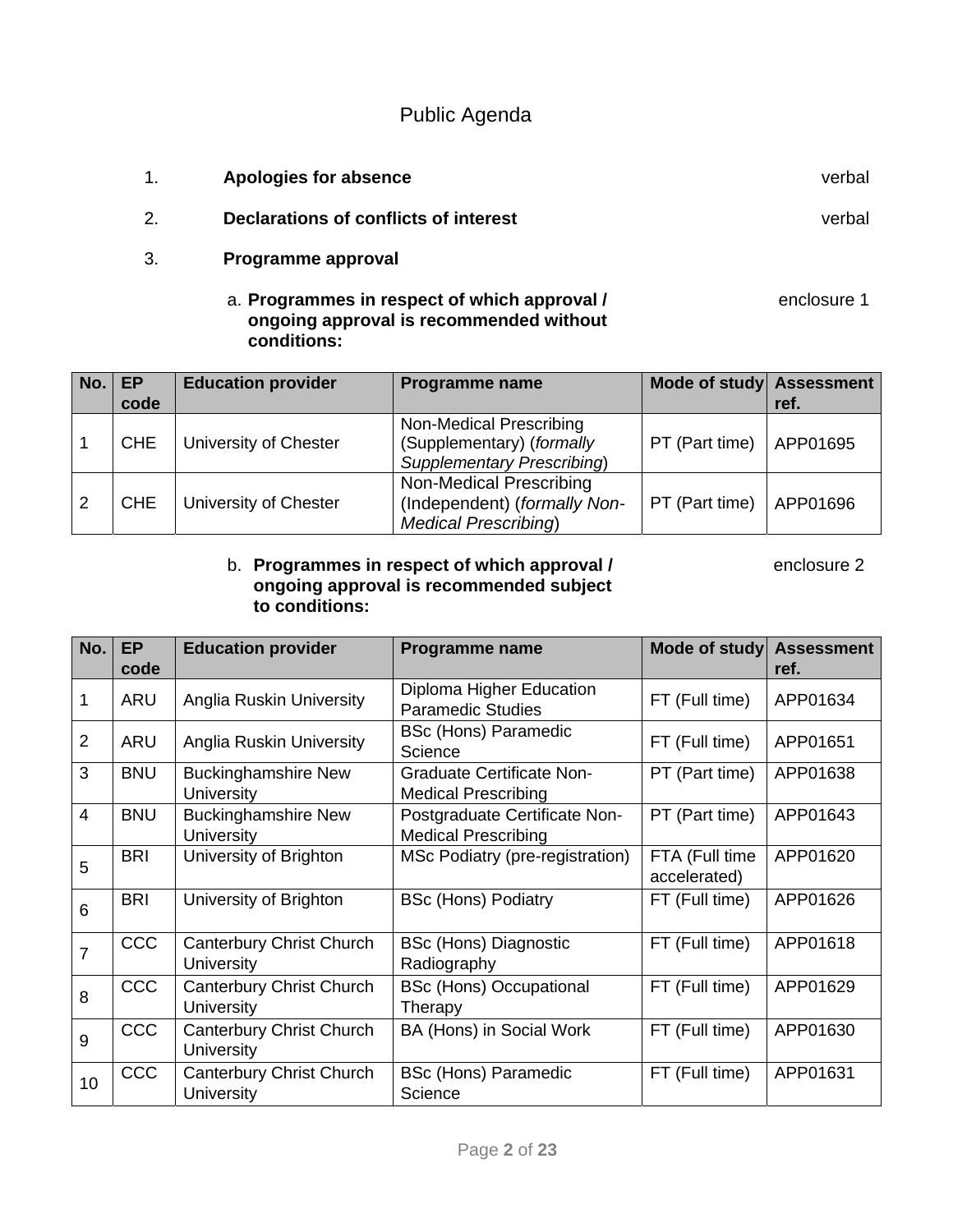| 11 | CCC        | Canterbury Christ Church<br><b>University</b> | <b>BSc (Hons) Operating</b><br><b>Department Practice</b>   | FT (Full time)                 | APP01632 |
|----|------------|-----------------------------------------------|-------------------------------------------------------------|--------------------------------|----------|
| 12 | <b>DER</b> | University of Derby                           | <b>MSc Occupational Therapy</b>                             | FT (Full time)                 | APP01627 |
| 13 | <b>DER</b> | University of Derby                           | <b>BSc (Hons) Occupational</b><br>Therapy                   | FT (Full time)                 | APP01628 |
| 14 | <b>DER</b> | University of Derby                           | <b>BSc (Hons) Occupational</b><br>Therapy                   | PT (Part time)                 | APP01746 |
| 15 | <b>DER</b> | University of Derby                           | <b>BSc (Hons) Occupational</b><br>Therapy                   | FTA (Full time<br>accelerated) | APP01747 |
| 16 | <b>DER</b> | University of Derby                           | PG Dip Occupational Therapy                                 | FT (Full time)                 | APP01748 |
| 17 | <b>KEE</b> | <b>Keele University</b>                       | <b>BSc (Hons) Radiography</b><br>(Diagnostic Imaging)       | FT (Full time)                 | APP01656 |
| 18 | <b>LSB</b> | London South Bank<br>University               | <b>BSc (Hons) Physiotherapy</b>                             | FT (Full time)                 | APP01640 |
| 19 | <b>LSB</b> | London South Bank<br>University               | MSc Physiotherapy (Pre-<br>registration)                    | FTA (Full time<br>accelerated) | APP01641 |
| 20 | <b>LSB</b> | London South Bank<br><b>University</b>        | Integrated Masters in<br>Physiotherapy - MPhysio            | FT (Full time)                 | APP01642 |
| 21 | <b>MAN</b> | University of Manchester                      | BSc (Hons) Speech and<br>Language Therapy                   | FT (Full time)                 | APP01657 |
| 22 | <b>MAN</b> | University of Manchester                      | Masters in Speech and<br>Language Therapy                   | FT (Full time)                 | APP01669 |
| 23 | <b>SHU</b> | <b>Sheffield Hallam University</b>            | <b>BSc (Hons) Paramedic</b><br>Science                      | FT (Full time)                 | APP01610 |
| 24 | <b>UWE</b> | University of the West of<br>England, Bristol | <b>PGCert Approved Mental</b><br><b>Health Professional</b> | FT (Full time)                 | APP01645 |
| 24 | <b>UWE</b> | University of the West of<br>England, Bristol | <b>PGCert Approved Mental</b><br><b>Health Professional</b> | PT (Part time)                 | APP01646 |

c. **Programmes in respect of which approval /** none **ongoing approval is recommended subject to conditions, where the education provider has made observations on the report** 

d. **Programmes previously recommended for** verbal **approval / ongoing approval subject to conditions which have been determined to be met\*:**

*\* The executive has received confirmation, in respect of each of the following programmes, that the visitors are satisfied the conditions in the original visitors' report have been met. The visitors are therefore recommending to Committee that the programmes meet/continues to meet the standards of education and training. Individual reports are not routinely published with the papers.*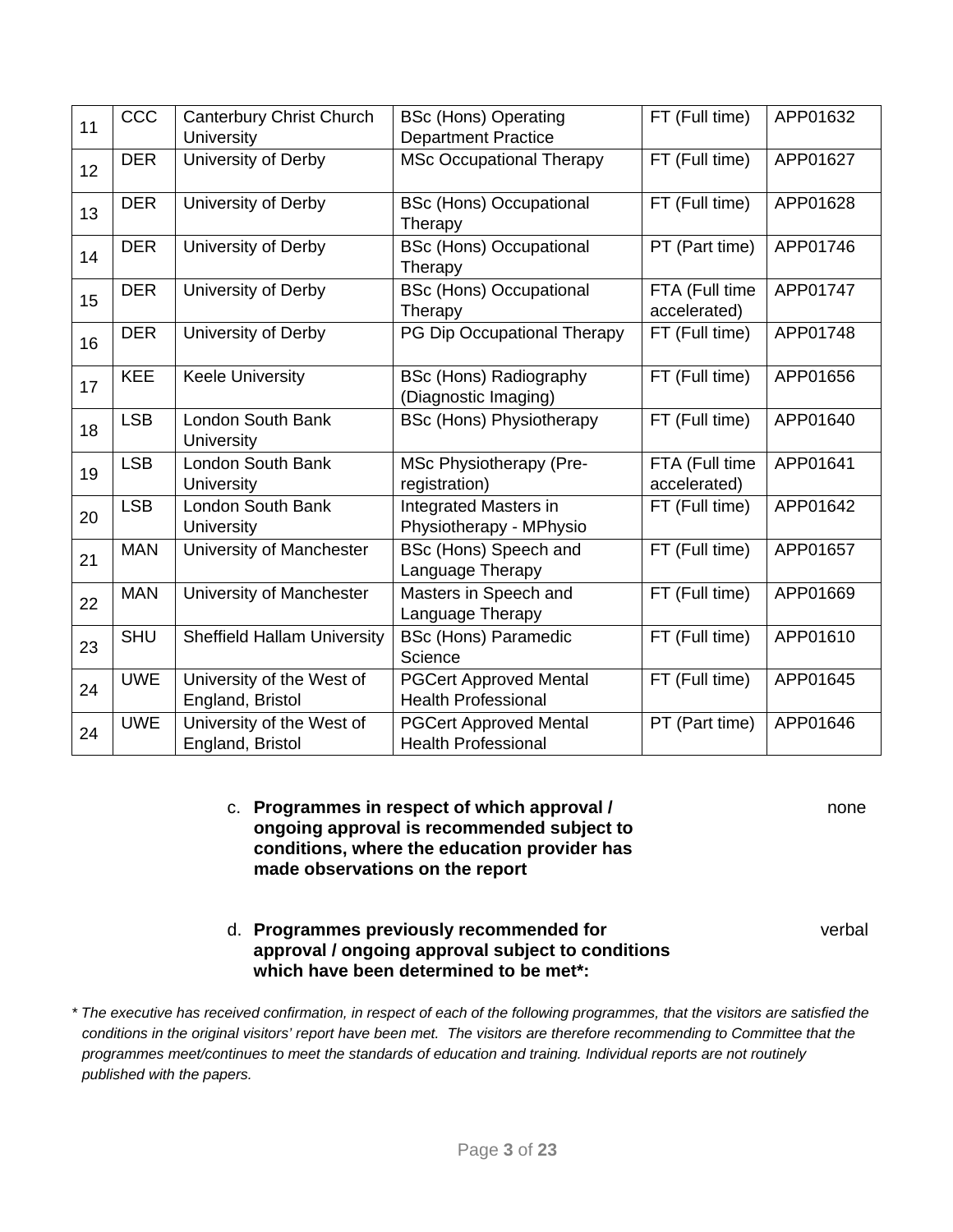| No.            | <b>EP</b><br>code | <b>Education provider</b>                            | <b>Programme name</b>                                      | <b>Mode of study</b>           | <b>Assessment</b><br>ref. |
|----------------|-------------------|------------------------------------------------------|------------------------------------------------------------|--------------------------------|---------------------------|
| 1              | ARU               | Anglia Ruskin University                             | Diploma Higher Education<br><b>Paramedic Studies</b>       | FT (Full time)                 | APP01634                  |
| $\overline{2}$ | ARU               | Anglia Ruskin University                             | <b>BSc (Hons) Paramedic</b><br>Science                     | FT (Full time)                 | APP01651                  |
| 3              | <b>BRA</b>        | University of Bradford                               | <b>BSc (Hons) Physiotherapy</b>                            | FT (Full time)                 | APP01558                  |
| 4              | <b>BRA</b>        | University of Bradford                               | <b>BSc (Hons) Diagnostic</b><br>Radiography                | FT (Full time)                 | APP01566                  |
| 5              | <b>BRA</b>        | University of Bradford                               | <b>BSc (Hons) Occupational</b><br>Therapy                  | FT (Full time)                 | APP01567                  |
| 6              | <b>BRA</b>        | University of Bradford                               | <b>MPhysio Sport and Exercise</b><br>Medicine              | FT (Full time)                 | APP01663                  |
| $\overline{7}$ | CCC               | <b>Canterbury Christ Church</b><br><b>University</b> | BA (Hons) in Social Work                                   | FT (Full time)                 | APP01630                  |
| 8              | CCC               | Canterbury Christ Church<br>University               | <b>BSc (Hons) Paramedic</b><br>Science                     | FT (Full time)                 | APP01631                  |
| 9              | CCC               | Canterbury Christ Church<br>University               | <b>BSc (Hons) Operating</b><br><b>Department Practice</b>  | FT (Full time)                 | APP01632                  |
| 10             | <b>DER</b>        | University of Derby                                  | <b>MSc Occupational Therapy</b>                            | FT (Full time)                 | APP01627                  |
| 11             | <b>DER</b>        | University of Derby                                  | <b>BSc (Hons) Occupational</b><br>Therapy                  | FT (Full time)                 | APP01628                  |
| 12             | <b>DER</b>        | University of Derby                                  | <b>BSc (Hons) Occupational</b><br>Therapy                  | PT (Part time)                 | APP01746                  |
| 13             | <b>DER</b>        | University of Derby                                  | <b>BSc (Hons) Occupational</b><br>Therapy                  | FTA (Full time<br>accelerated) | APP01747                  |
| 14             | <b>DER</b>        | University of Derby                                  | PG Dip Occupational Therapy                                | FT (Full time)                 | APP01748                  |
| 15             | <b>LJM</b>        | Liverpool John Moores<br>University                  | Professional Doctorate in<br><b>Health Psychology</b>      | FT (Full time)                 | APP01595                  |
| 16             | LJM               | Liverpool John Moores<br>University                  | Professional Doctorate in<br><b>Health Psychology</b>      | PT (Part time)                 | APP01596                  |
| 17             | LJM               | Liverpool John Moores<br>University                  | Professional Doctorate in Sport<br>and Exercise Psychology | FT (Full time)                 | APP01597                  |
| 18             | LJM               | Liverpool John Moores<br>University                  | Professional Doctorate in Sport<br>and Exercise Psychology | PT (Part time)                 | APP01598                  |
| 19             | LMU               | <b>Leeds Beckett University</b>                      | <b>BSc (Hons) Dietetics</b>                                | FT (Full time)                 | APP01633                  |
| 20             | <b>LSB</b>        | London South Bank<br>University                      | <b>BSc (Hons) Physiotherapy</b>                            | FT (Full time)                 | APP01640                  |
| 21             | <b>LSB</b>        | London South Bank<br><b>University</b>               | MSc Physiotherapy (Pre-<br>registration)                   | FTA (Full time<br>accelerated) | APP01641                  |
| 22             | <b>LSB</b>        | London South Bank<br>University                      | Integrated Masters in<br>Physiotherapy - MPhysio           | FT (Full time)                 | APP01642                  |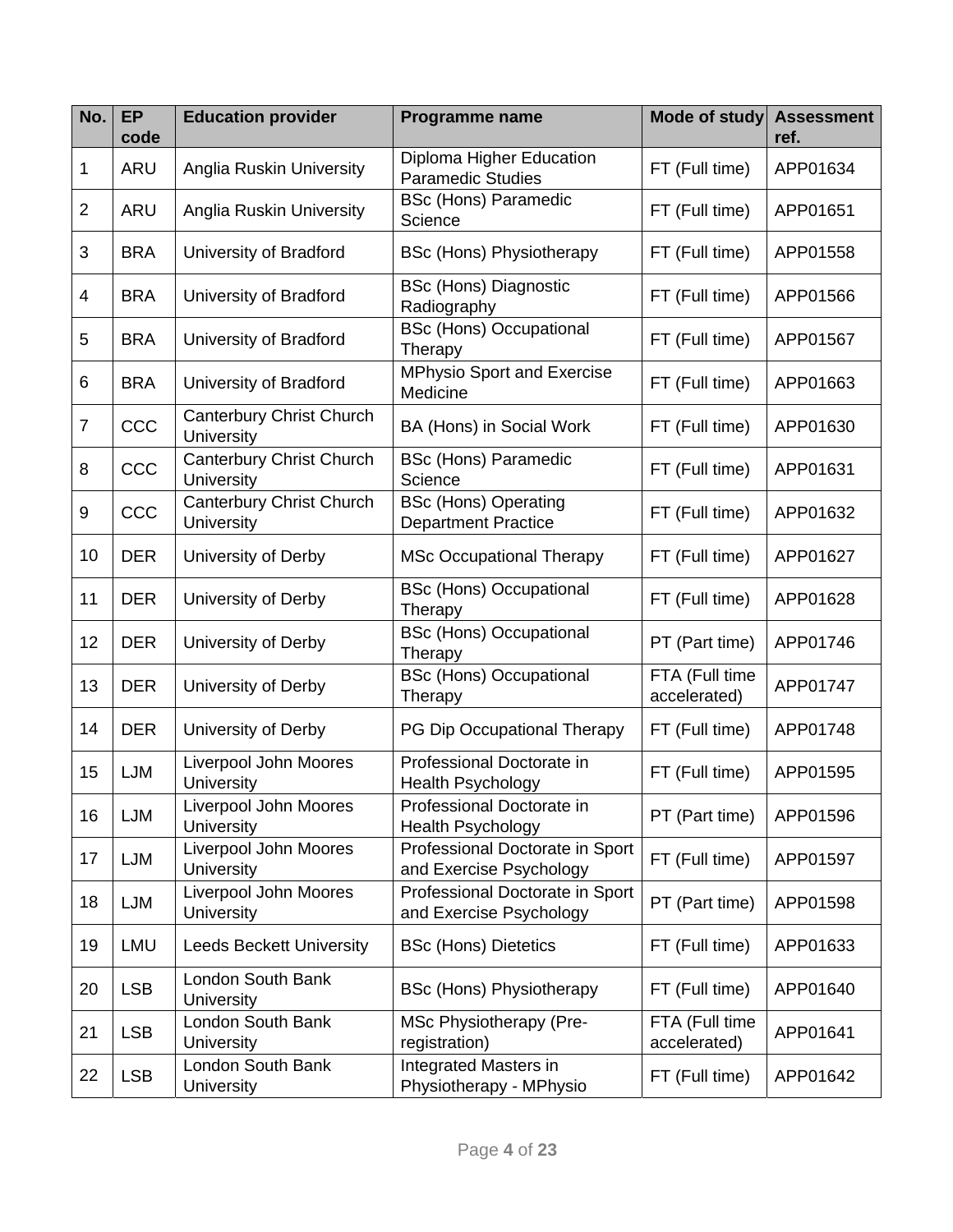| 23 | <b>MAN</b> | University of Manchester                                                                                              | BSc (Hons) Speech and<br>Language Therapy      | FT (Full time) | APP01657 |
|----|------------|-----------------------------------------------------------------------------------------------------------------------|------------------------------------------------|----------------|----------|
| 24 | <b>MAN</b> | University of Manchester                                                                                              | Masters in Speech and<br>Language Therapy      | FT (Full time) | APP01669 |
| 25 | QMU        | Queen Margaret University                                                                                             | <b>Podiatric Surgery Training</b><br>Programme | FT (Full time) | APP01611 |
| 26 | QMU        | Queen Margaret University                                                                                             | <b>Podiatric Surgery Training</b><br>Programme | PT (Part time) | APP01612 |
| 27 | <b>SGK</b> | St George's University of<br>London and Kingston<br>University (validated by St<br>George's, University of<br>London) | <b>BSc (Hons) Occupational</b><br>Therapy      | FT (Full time) | APP01617 |

### 4. **Annual monitoring**

#### a. **Programmes which have been subject to an enclosure 3 annual monitoring audit for which ongoing approval is recommended:**

| No.            | <b>EP</b><br>code | <b>Education provider</b>                   | Programme name                                                      | Mode of study  | <b>Assessment</b><br>ref. |
|----------------|-------------------|---------------------------------------------|---------------------------------------------------------------------|----------------|---------------------------|
| 1              | <b>BCU</b>        | Birmingham City<br><b>University</b>        | <b>DipHE Operating Department</b><br>Practice                       | FT (Full time) | AM05549                   |
| $\overline{2}$ | <b>BCU</b>        | <b>Birmingham City</b><br><b>University</b> | <b>BSc (Hons) Diagnostic</b><br>Radiography                         | FT (Full time) | AM05550                   |
| $\overline{2}$ | <b>BCU</b>        | Birmingham City<br><b>University</b>        | <b>BSc (Hons) Diagnostic</b><br>Radiography                         | PT (Part time) | AM05551                   |
| 3              | <b>BCU</b>        | <b>Birmingham City</b><br><b>University</b> | <b>BSc (Hons) Radiotherapy</b>                                      | FT (Full time) | AM05552                   |
| 3              | <b>BCU</b>        | <b>Birmingham City</b><br><b>University</b> | <b>BSc (Hons) Radiotherapy</b>                                      | PT (Part time) | AM05553                   |
| 4              | <b>BED</b>        | University of Bedfordshire                  | <b>BSc (Hons) Operating</b><br><b>Department Practice</b>           | FT (Full time) | AM05558                   |
| 5              | <b>BED</b>        | University of Bedfordshire                  | Diploma of Higher Education<br><b>Operating Department Practice</b> | FT (Full time) | AM05562                   |
| 6              | <b>BIR</b>        | University of Birmingham                    | MSc Physiotherapy (Pre-<br>registration)                            | FT (Full time) | AM05575                   |
| $\overline{7}$ | <b>BOU</b>        | <b>Bournemouth University</b>               | <b>BSc (Hons) Physiotherapy</b>                                     | FT (Full time) | AM05579                   |
| 8              | <b>BOU</b>        | <b>Bournemouth University</b>               | Diploma of Higher Education<br><b>Operating Department Practice</b> | FT (Full time) | AM05584                   |
| 9              | <b>BRA</b>        | University of Bradford                      | <b>BA Honours in Social Work</b>                                    | FT (Full time) | AM05591                   |
| 10             | <b>BRA</b>        | University of Bradford                      | <b>MA in Social Work</b>                                            | FT (Full time) | AM05592                   |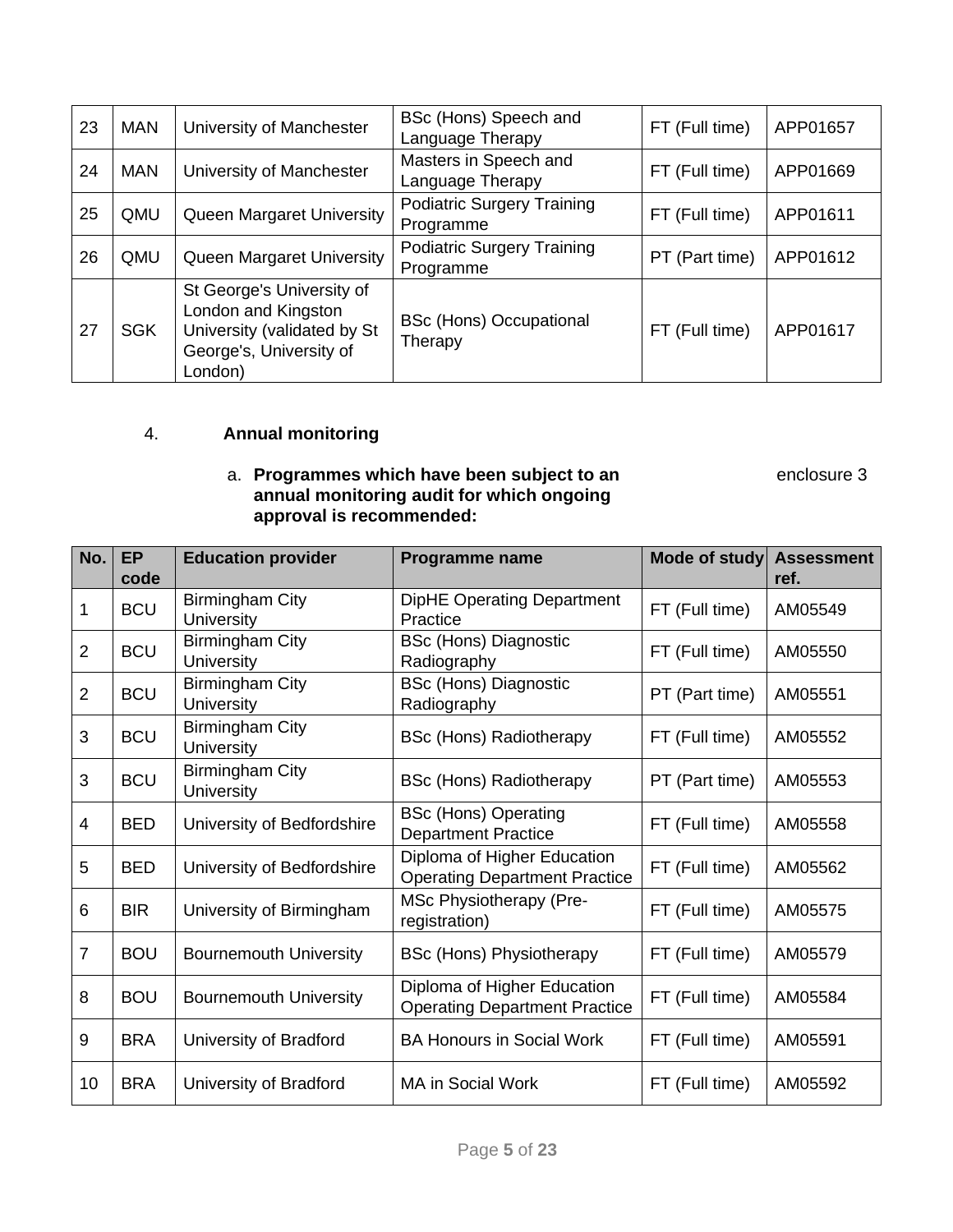| 11 | <b>BRA</b> | University of Bradford                                                                              | Post Graduate Diploma Mental<br><b>Health Practice</b>               | FT (Full time)                  | AM05593 |
|----|------------|-----------------------------------------------------------------------------------------------------|----------------------------------------------------------------------|---------------------------------|---------|
| 12 | <b>BRA</b> | University of Bradford                                                                              | Practice Certificate in<br><b>Supplementary Prescribing</b>          | PT (Part time)                  | AM05594 |
| 13 | <b>BRA</b> | University of Bradford                                                                              | Prescribing for Healthcare<br>Professionals                          | PT (Part time)                  | AM05595 |
| 14 | <b>BRS</b> | University of Bristol                                                                               | Doctorate of Educational<br>Psychology (D.Ed.Psy.)                   | FT (Full time)                  | AM05616 |
| 15 | <b>BRS</b> | University of Bristol                                                                               | <b>MSc in Social Work</b>                                            | FT (Full time)                  | AM05617 |
| 16 | <b>BRS</b> | University of Bristol                                                                               | Post-Graduate Diploma in<br>Social Work (Masters Exit<br>Route Only) | FT (Full time)                  | AM05618 |
| 17 | CCC        | Canterbury Christ Church<br><b>University</b>                                                       | Doctorate in Clinical<br>Psychology (DClinPsychol)                   | FT (Full time)                  | AM05626 |
| 18 | CCC        | <b>Canterbury Christ Church</b><br>University                                                       | MA in Social Work                                                    | FT (Full time)                  | AM05627 |
| 18 | CCC        | <b>Canterbury Christ Church</b><br>University                                                       | MA in Social Work                                                    | PT (Part time)                  | AM05628 |
| 19 | CCC        | Canterbury Christ Church<br>University                                                              | Post Graduate Diploma in<br>Social Work (Masters Exit<br>Route Only) | FT (Full time)                  | AM05631 |
| 19 | CCC        | Canterbury Christ Church<br><b>University</b>                                                       | Post Graduate Diploma in<br>Social Work (Masters Exit<br>Route Only) | PT (Part time)                  | AM05632 |
| 20 | CCC        | Canterbury Christ Church<br>University (validated by<br><b>CCCU and University of</b><br>Greenwich) | Pg Dip Speech and Language<br>Therapy                                | FT (Full time)                  | AM05634 |
| 21 | <b>CHE</b> | University of Chester                                                                               | <b>MA Applied Mental Health</b><br>Practice                          | WBL (Work<br>based<br>learning) | AM05643 |
| 22 | <b>CHE</b> | University of Chester                                                                               | PG Diploma Applied Mental<br><b>Health Practice</b>                  | WBL (Work<br>based<br>learning) | AM05645 |
| 23 | <b>CHE</b> | University of Chester                                                                               | PG Cert Applied Mental Health<br>Practice                            | WBL (Work<br>based<br>learning) | AM05648 |
| 24 | <b>CLA</b> | University of Central<br>Lancashire                                                                 | Dip HE Paramedic Practice                                            | FT (Full time)                  | AM05661 |
| 25 | <b>CLA</b> | University of Central<br>Lancashire                                                                 | <b>BSc (Hons) in Operating</b><br><b>Department Practice</b>         | FT (Full time)                  | AM05663 |
| 26 | <b>CUM</b> | University of Cumbria                                                                               | <b>MSc Occupational Therapy</b><br>(pre-registration)                | FT (Full time)                  | AM05687 |
| 27 | <b>CUM</b> | University of Cumbria                                                                               | MSc Physiotherapy (pre-<br>registration)                             | FT (Full time)                  | AM05688 |
| 28 | <b>CUM</b> | University of Cumbria                                                                               | <b>BSc (Hons) Occupational</b><br>Therapy                            | FT (Full time)                  | AM05691 |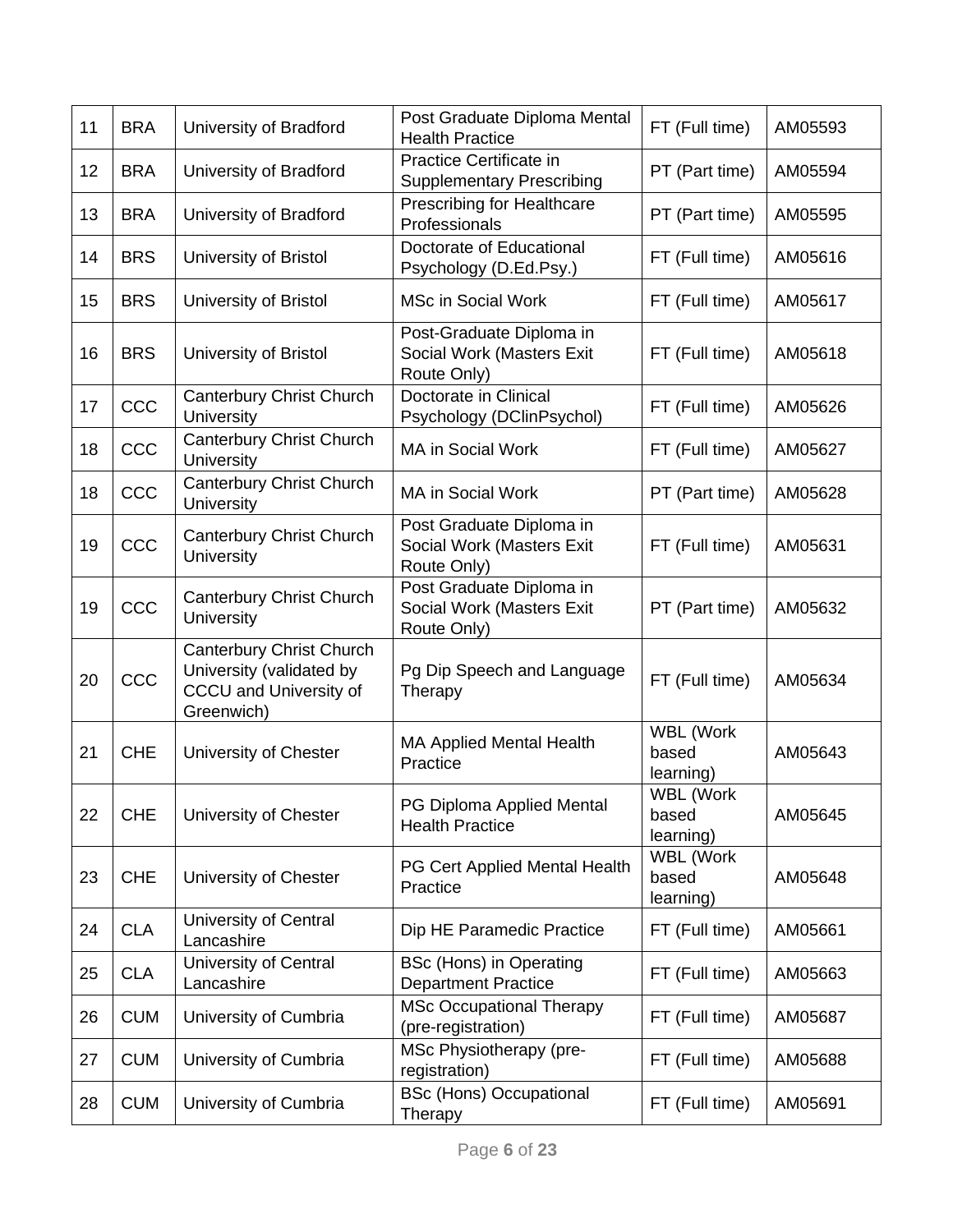| 28 | <b>CUM</b> | University of Cumbria                                                         | <b>BSc (Hons) Occupational</b><br>Therapy                                 | PT (Part time)                         | AM05692 |
|----|------------|-------------------------------------------------------------------------------|---------------------------------------------------------------------------|----------------------------------------|---------|
| 29 | <b>CUM</b> | University of Cumbria                                                         | <b>BSc (Hons) Diagnostic</b><br>Radiography                               | FT (Full time)                         | AM05694 |
| 30 | <b>CUM</b> | University of Cumbria                                                         | <b>BA (Hons) Social Work</b>                                              | FT (Full time)                         | AM05699 |
| 31 | <b>CUM</b> | University of Cumbria                                                         | <b>MA Social Work</b>                                                     | FT (Full time)                         | AM05700 |
| 32 | <b>CUM</b> | University of Cumbria                                                         | Post Graduate Diploma Mental<br><b>Health Practice</b>                    | WBL (Work<br>based<br>learning)        | AM05701 |
| 33 | <b>CUM</b> | University of Cumbria                                                         | PG Dip Social Work                                                        | FT (Full time)                         | AM05702 |
| 34 | <b>CUM</b> | University of Cumbria                                                         | <b>UAWd Approved Mental</b><br><b>Health Practice</b>                     | WBL (Work<br>based<br>learning)        | AM05703 |
| 35 | <b>CUM</b> | University of Cumbria                                                         | <b>BA (Hons) Social Work</b>                                              | <b>WBL (Work</b><br>based<br>learning) | AM05704 |
| 36 | <b>CUM</b> | University of Cumbria                                                         | <b>MA Mental Health Practice</b>                                          | <b>WBL</b> (Work<br>based<br>learning) | AM05705 |
| 37 | <b>DMU</b> | De Montfort University                                                        | <b>BSc (Hons) Healthcare</b><br>Science (Audiology)                       | FT (Full time)                         | AM05714 |
| 38 | <b>DMU</b> | De Montfort University                                                        | <b>BSc Non-Medical Prescribing</b>                                        | PT (Part time)                         | AM05715 |
| 39 | <b>DMU</b> | De Montfort University                                                        | Foundation Degree in Hearing<br>Aid Audiology                             | FT (Full time)                         | AM05716 |
| 40 | <b>DMU</b> | De Montfort University                                                        | <b>BSc (Hons) Human</b><br>Communication - Speech and<br>Language Therapy | FT (Full time)                         | AM05717 |
| 40 | <b>DMU</b> | De Montfort University                                                        | <b>BSc (Hons) Human</b><br>Communication - Speech and<br>Language Therapy | PT (Part time)                         | AM05720 |
| 41 | <b>DMU</b> | De Montfort University                                                        | Graduate Certificate in Non<br><b>Medical Prescribing</b>                 | PT (Part time)                         | AM05718 |
| 42 | <b>DMU</b> | De Montfort University                                                        | Post Graduate Certificate Non-<br><b>Medical Prescribing</b>              | PT (Part time)                         | AM05719 |
| 43 | <b>EXE</b> | University of Exeter                                                          | Doctorate in Clinical<br>Psychology                                       | FT (Full time)                         | AM05722 |
| 44 | EXE        | University of Exeter                                                          | Educational, Child and<br><b>Community Psychology</b><br>(D.Ed.Psy)       | FT (Full time)                         | AM05723 |
| 45 | <b>GRE</b> | University of Greenwich<br>(validated by CCCU and<br>University of Greenwich) | Pg Dip Speech and Language<br>Therapy                                     | FT (Full time)                         | AM05729 |
| 46 | <b>HER</b> | University of Hertfordshire                                                   | Practice Certificate in IP for<br>Physiotherapists, Podiatrists           | PT (Part time)                         | AM05738 |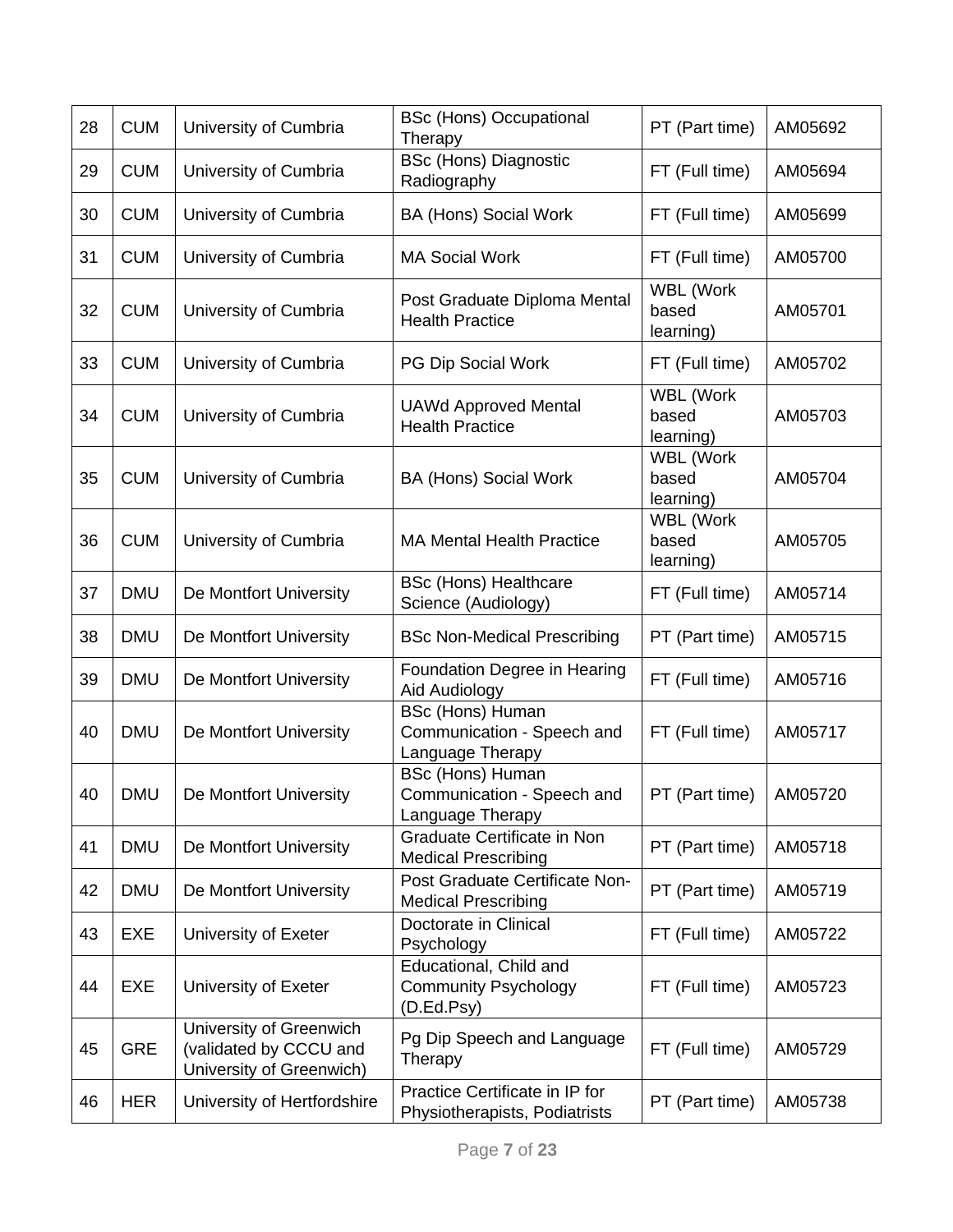|    |            |                             | and Therapeutic<br>Radiographers                                                                              |                                 |         |
|----|------------|-----------------------------|---------------------------------------------------------------------------------------------------------------|---------------------------------|---------|
| 47 | <b>HER</b> | University of Hertfordshire | Practice Certificate in<br>Supplementary Prescribing for<br>Diagnostic Radiographers and<br><b>Dietitians</b> | PT (Part time)                  | AM05741 |
| 48 | <b>HER</b> | University of Hertfordshire | <b>BSc (Hons) Physiotherapy</b>                                                                               | FT (Full time)                  | AM05743 |
| 49 | <b>HER</b> | University of Hertfordshire | <b>BSc (Hons) Paramedic</b><br>Science                                                                        | FT (Full time)                  | AM05744 |
| 50 | <b>HER</b> | University of Hertfordshire | BSc (Hons) Radiotherapy and<br>Oncology                                                                       | FT (Full time)                  | AM05745 |
| 51 | <b>HER</b> | University of Hertfordshire | Foundation Degree in<br><b>Paramedic Science</b>                                                              | FT (Full time)                  | AM05747 |
| 52 | <b>HER</b> | University of Hertfordshire | <b>BSc (Hons) Dietetics</b>                                                                                   | FT (Full time)                  | AM05751 |
| 53 | <b>HER</b> | University of Hertfordshire | Postgraduate Certificate<br><b>Applied Mental Health Practice</b>                                             | FT (Full time)                  | AM05752 |
| 53 | <b>HER</b> | University of Hertfordshire | Postgraduate Certificate<br><b>Applied Mental Health Practice</b>                                             | PT (Part time)                  | AM05753 |
| 54 | <b>HUD</b> | University of Huddersfield  | <b>BSc (Hons) Operating</b><br><b>Department Practice</b>                                                     | FT (Full time)                  | AM05754 |
| 55 | <b>HUD</b> | University of Huddersfield  | BSc (Hons) in Social Work                                                                                     | FT (Full time)                  | AM05755 |
| 56 | <b>HUD</b> | University of Huddersfield  | <b>BSc (Hons) Podiatry</b>                                                                                    | FT (Full time)                  | AM05757 |
| 56 | <b>HUD</b> | University of Huddersfield  | <b>BSc (Hons) Podiatry</b>                                                                                    | PT (Part time)                  | AM05759 |
| 57 | <b>HUD</b> | University of Huddersfield  | <b>BSc (Hons) Physiotherapy</b>                                                                               | FT (Full time)                  | AM05758 |
| 58 | <b>HUD</b> | University of Huddersfield  | Clinical Pharmacology for<br>Podiatrists                                                                      | PT (Part time)                  | AM05760 |
| 59 | <b>HUD</b> | University of Huddersfield  | Independent and<br><b>Supplementary Prescribing</b>                                                           | PT (Part time)                  | AM05761 |
| 60 | <b>HUD</b> | University of Huddersfield  | <b>MSc Social Work</b>                                                                                        | FT (Full time)                  | AM05762 |
| 61 | <b>KEN</b> | University of Kent          | <b>BA (Hons) Social Work</b>                                                                                  | FT (Full time)                  | AM05784 |
| 62 | <b>KEN</b> | University of Kent          | MA in Social Work                                                                                             | FT (Full time)                  | AM05785 |
| 63 | <b>KEN</b> | University of Kent          | PG Diploma in Social Work<br>(masters exit route only)                                                        | FT (Full time)                  | AM05786 |
| 64 | <b>KIG</b> | <b>Kingston University</b>  | BA (Hons) Social Work                                                                                         | FT (Full time)                  | AM05787 |
| 64 | <b>KIG</b> | <b>Kingston University</b>  | <b>BA (Hons) Social Work</b>                                                                                  | WBL (Work<br>based<br>learning) | AM05788 |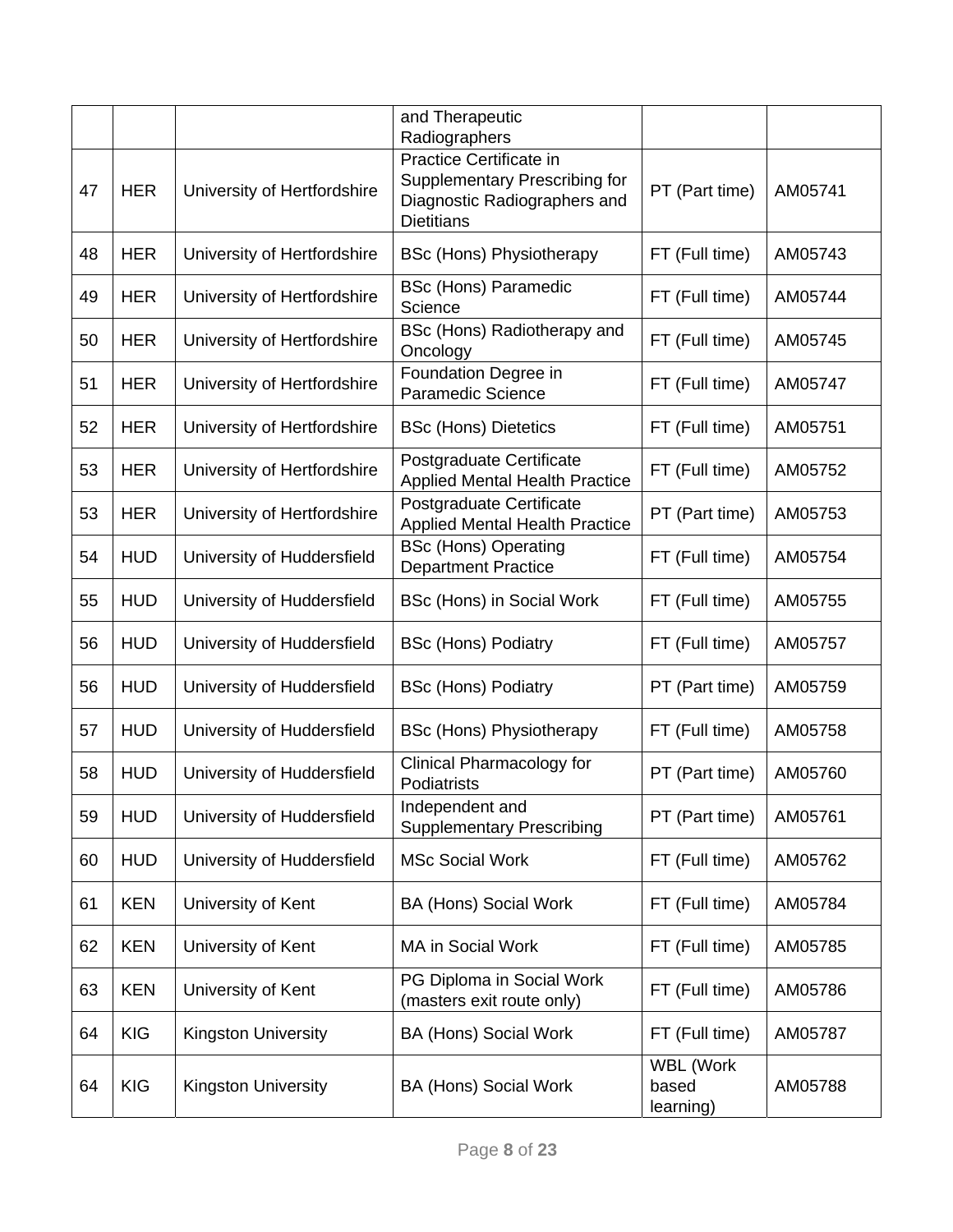| 64  | <b>KIG</b> | Kingston University               | <b>BA (Hons) Social Work</b>                                                                           | PT (Part time)                         | AM05789 |
|-----|------------|-----------------------------------|--------------------------------------------------------------------------------------------------------|----------------------------------------|---------|
| 65  | <b>KIG</b> | <b>Kingston University</b>        | <b>Masters in Social Work</b>                                                                          | FT (Full time)                         | AM05790 |
| 65  | <b>KIG</b> | <b>Kingston University</b>        | <b>Masters in Social Work</b>                                                                          | WBL (Work<br>based<br>learning)        | AM05791 |
| 65  | <b>KIG</b> | <b>Kingston University</b>        | <b>Masters in Social Work</b>                                                                          | PT (Part time)                         | AM05794 |
| 66  | <b>KIG</b> | <b>Kingston University</b>        | PG Dip in Social Work<br>(Masters Exit Route Only)                                                     | FT (Full time)                         | AM05792 |
| 66  | <b>KIG</b> | <b>Kingston University</b>        | PG Dip in Social Work<br>(Masters Exit Route Only)                                                     | WBL (Work<br>based<br>learning)        | AM05793 |
| 67  | <b>LAN</b> | University of Lancaster           | Doctorate in Clinical<br>Psychology (DClinPsy)                                                         | FT (Full time)                         | AM05796 |
| 68  | <b>LAN</b> | University of Lancaster           | <b>MA Social Work</b>                                                                                  | FT (Full time)                         | AM05797 |
| 69  | <b>LAN</b> | University of Lancaster           | Post Graduate Diploma in<br>Social Work                                                                | FT (Full time)                         | AM05798 |
| 70  | <b>LAN</b> | University of Lancaster           | Master of Social Work with<br>Honours in Social Work, Ethics<br>and Religion                           | FT (Full time)                         | AM05799 |
| 71  | LEE        | University of Leeds               | <b>BSc (Hons) Radiography</b><br>(Diagnostic)                                                          | FT (Full time)                         | AM05800 |
| 72  | LEI        | University of Leicester           | Dip HE in Operating<br><b>Department Practice</b>                                                      | FT (Full time)                         | AM05806 |
| 167 | LIN        | University of Lincoln             | Doctorate in Clinical<br>Psychology (DclinPsy)                                                         | FT (Full time)                         | AM05807 |
| 73  | LIN        | University of Lincoln             | Post Graduate Diploma<br><b>Interprofessional Practice</b><br>(Approved Mental Health<br>Professional) | <b>WBL (Work</b><br>based<br>learning) | AM05808 |
| 74  | <b>LIN</b> | University of Lincoln             | <b>MSc Social Work</b>                                                                                 | FT (Full time)                         | AM05811 |
| 75  | LIV        | University of Liverpool           | Doctorate in Clinical<br>Psychology (D.Clin.Psychol)                                                   | FT (Full time)                         | AM05813 |
| 76  | LIV        | University of Liverpool           | <b>BSc (Hons) Orthoptics</b>                                                                           | FT (Full time)                         | AM05815 |
| 77  | LIV        | University of Liverpool           | <b>BSc (Hons) Physiotherapy</b>                                                                        | FT (Full time)                         | AM05816 |
| 78  | LIV        | University of Liverpool           | Pg Dip Radiotherapy                                                                                    | FT (Full time)                         | AM05818 |
| 79  | <b>LOM</b> | London Metropolitan<br>University | Professional Doctorate in<br><b>Counselling Psychology</b>                                             | PT (Part time)                         | AM05831 |
| 79  | <b>LOM</b> | London Metropolitan<br>University | Professional Doctorate in<br><b>Counselling Psychology</b>                                             | FT (Full time)                         | AM05839 |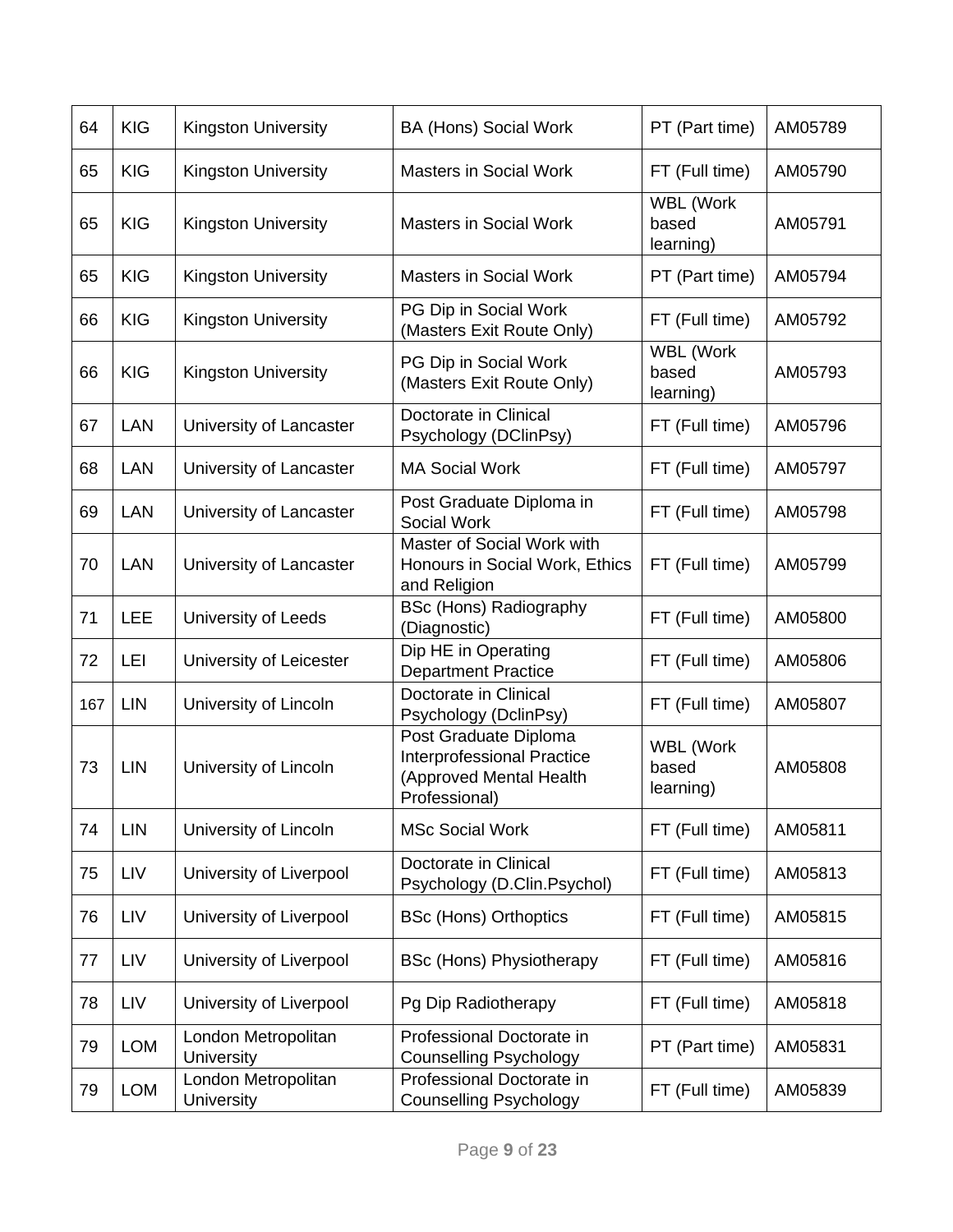| 80 | <b>MAH</b> | Mary Hare (validated by<br>Edexcel)                                                                                         | <b>Higher National Diploma</b><br><b>Hearing Aid Audiology</b>                                   | FT (Full time)                         | AM05840 |
|----|------------|-----------------------------------------------------------------------------------------------------------------------------|--------------------------------------------------------------------------------------------------|----------------------------------------|---------|
| 81 | <b>MID</b> | <b>Middlesex University</b>                                                                                                 | <b>BA (Hons) Social Work</b>                                                                     | FT (Full time)                         | AM05852 |
| 82 | <b>MID</b> | <b>Middlesex University</b>                                                                                                 | <b>MA in Social Work</b>                                                                         | FT (Full time)                         | AM05853 |
| 83 | <b>MID</b> | <b>Middlesex University</b>                                                                                                 | <b>BSc (Hons) Applied</b><br><b>Biomedical Science</b>                                           | FT (Full time)                         | AM05854 |
| 84 | <b>MID</b> | <b>Middlesex University</b>                                                                                                 | <b>MSci Applied Biomedical</b><br>Science                                                        | FT (Full time)                         | AM05855 |
| 85 | <b>MMU</b> | Manchester Metropolitan<br>University                                                                                       | <b>Non-Medical Prescribing</b>                                                                   | PT (Part time)                         | AM05863 |
| 86 | <b>MMU</b> | Manchester Metropolitan<br>University                                                                                       | <b>Non-Medical Prescribing</b>                                                                   | PT (Part time)                         | AM05868 |
| 87 | <b>NCL</b> | <b>Newcastle University</b>                                                                                                 | Doctorate in Applied<br><b>Educational Psychology</b>                                            | FT (Full time)                         | AM05874 |
| 88 | <b>NCL</b> | <b>Newcastle University</b>                                                                                                 | Doctorate in Clinical<br>Psychology (DClinPsychol)                                               | FT (Full time)                         | AM05875 |
| 89 | <b>NCL</b> | <b>Newcastle University</b>                                                                                                 | <b>MSc Language Pathology</b>                                                                    | FT (Full time)                         | AM05876 |
| 90 | <b>NCL</b> | <b>Newcastle University</b>                                                                                                 | BSc (Hons) Speech and<br>Language Sciences                                                       | FT (Full time)                         | AM05877 |
| 91 | <b>NOT</b> | University of Nottingham                                                                                                    | Doctorate in Applied<br><b>Educational Psychology</b><br>(D.App.Ed.Psy)                          | FT (Full time)                         | AM05879 |
| 92 | <b>NOT</b> | University of Nottingham                                                                                                    | <b>BA (Hons) Social Work</b>                                                                     | FT (Full time)                         | AM05880 |
| 93 | <b>NOT</b> | University of Nottingham                                                                                                    | Doctorate in Clinical<br>Psychology (DclinPsy)                                                   | FT (Full time)                         | AM05882 |
| 94 | <b>NOT</b> | University of Nottingham                                                                                                    | <b>MA in Social Work</b>                                                                         | FT (Full time)                         | AM05885 |
| 94 | <b>NOT</b> | University of Nottingham                                                                                                    | MA in Social Work                                                                                | WBL (Work<br>based<br>learning)        | AM05886 |
| 95 | <b>NOT</b> | University of Nottingham                                                                                                    | PG Diploma in Social Work<br>(Masters Exit Route Only)                                           | FT (Full time)                         | AM05887 |
| 95 | <b>NOT</b> | University of Nottingham                                                                                                    | PG Diploma in Social Work<br>(Masters Exit Route Only)                                           | <b>WBL</b> (Work<br>based<br>learning) | AM05888 |
| 96 | <b>NSP</b> | New School of<br>Psychotherapy and<br><b>Counselling and Middlesex</b><br>University (Validated by<br>Middlesex University) | Doctorate in Counselling<br>Psychology and<br>Psychotherapy by Professional<br>Studies (DCPsych) | FT (Full time)                         | AM05894 |
| 97 | <b>OBU</b> | <b>Oxford Brookes University</b>                                                                                            | <b>BSc (Hons) Operating</b><br><b>Department Practice</b>                                        | PT (Part time)                         | AM05895 |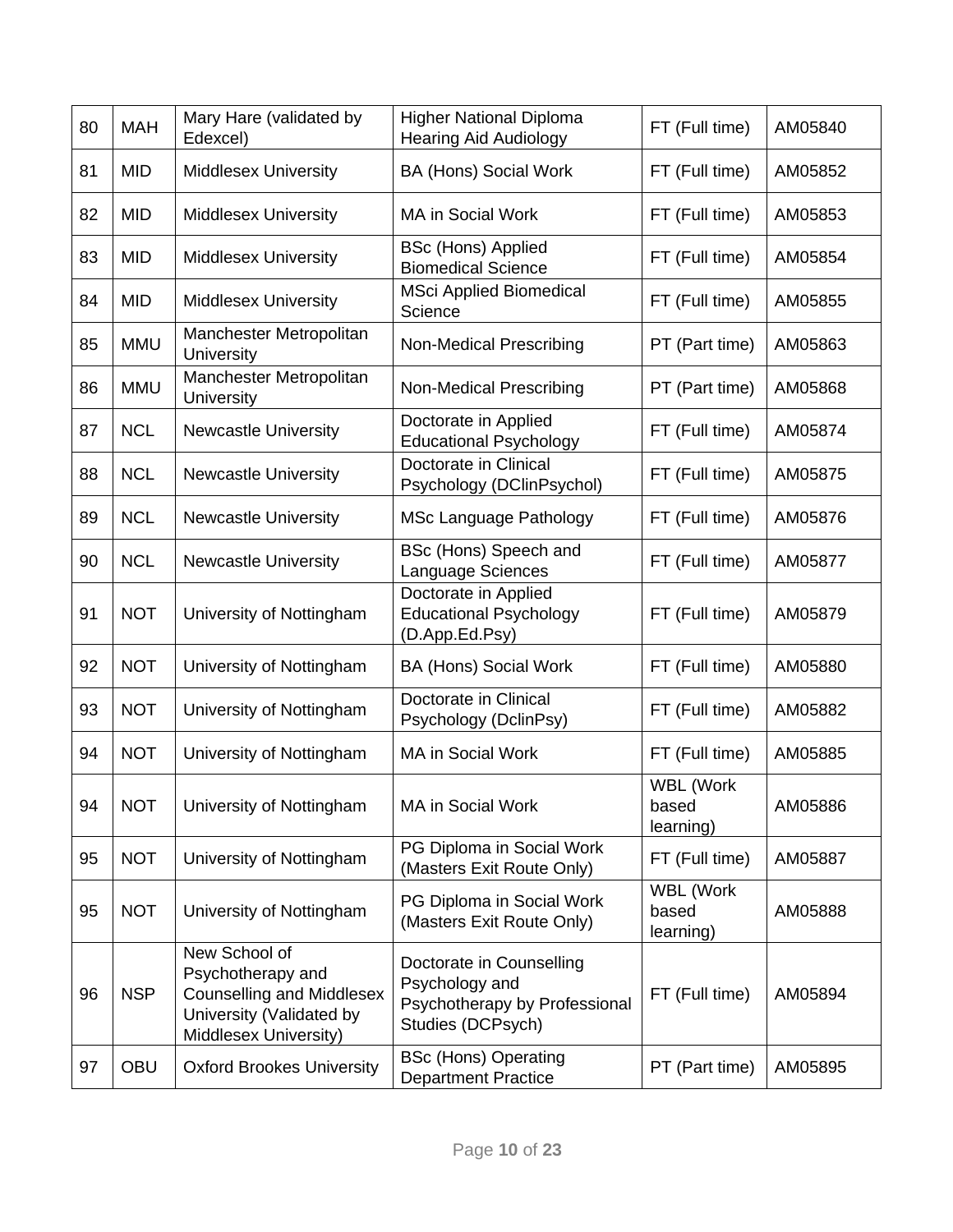| 97  | <b>OBU</b> | <b>Oxford Brookes University</b>                     | <b>BSc (Hons) Operating</b><br><b>Department Practice</b>                                         | FT (Full time) | AM05898 |
|-----|------------|------------------------------------------------------|---------------------------------------------------------------------------------------------------|----------------|---------|
| 98  | <b>OBU</b> | <b>Oxford Brookes University</b>                     | <b>BSc Paramedic Science</b>                                                                      | FT (Full time) | AM05899 |
| 98  | <b>OBU</b> | <b>Oxford Brookes University</b>                     | <b>BSc Paramedic Science</b>                                                                      | FLX (Flexible) | AM05901 |
| 99  | <b>OBU</b> | <b>Oxford Brookes University</b>                     | <b>BSc (Hons) Paramedic</b><br>Science                                                            | FT (Full time) | AM05900 |
| 99  | <b>OBU</b> | <b>Oxford Brookes University</b>                     | <b>BSc (Hons) Paramedic</b><br>Science                                                            | FLX (Flexible) | AM05905 |
| 100 | <b>OBU</b> | <b>Oxford Brookes University</b>                     | <b>Independent Prescribing</b><br>(conversion course) for Allied<br>Health Professions: (PG Level | PT (Part time) | AM05902 |
| 101 | <b>OBU</b> | <b>Oxford Brookes University</b>                     | Independent / Supplementary<br>Prescribing for Allied Health<br>Professions (v300) Level 6        | PT (Part time) | AM05903 |
| 102 | <b>OBU</b> | <b>Oxford Brookes University</b>                     | Independent / Supplementary<br>Prescribing for Allied Health<br>Professions (v300) PG level 7     | PT (Part time) | AM05904 |
| 103 | <b>OBU</b> | <b>Oxford Brookes University</b>                     | <b>FdSc Paramedic Emergency</b><br>Care                                                           | FLX (Flexible) | AM05906 |
| 103 | <b>OBU</b> | <b>Oxford Brookes University</b>                     | <b>FdSc Paramedic Emergency</b><br>Care                                                           | PT (Part time) | AM05907 |
| 103 | <b>OBU</b> | <b>Oxford Brookes University</b>                     | <b>FdSc Paramedic Emergency</b><br>Care                                                           | FT (Full time) | AM05913 |
| 104 | <b>OBU</b> | <b>Oxford Brookes University</b>                     | <b>BSc (Hons) Physiotherapy</b>                                                                   | FT (Full time) | AM05910 |
| 105 | <b>OBU</b> | <b>Oxford Brookes University</b>                     | Dip HE Operating Department<br>Practice                                                           | FT (Full time) | AM05911 |
| 105 | <b>OBU</b> | <b>Oxford Brookes University</b>                     | Dip HE Operating Department<br>Practice                                                           | PT (Part time) | AM05912 |
| 106 | <b>POR</b> | University of Portsmouth                             | Dip HE Operating Department<br>Practice                                                           | FT (Full time) | AM05923 |
| 107 | QMU        | Queen Margaret University                            | Professional Doctorate in<br><b>Health Psychology</b>                                             | FT (Full time) | AM06610 |
| 107 | QMU        | Queen Margaret University                            | Professional Doctorate in<br><b>Health Psychology</b>                                             | PT (Part time) | AM06611 |
| 108 | <b>QUB</b> | Queen's University of<br><b>Belfast</b>              | Doctorate in Educational, Child<br>and Adolescent Psychology<br>(DECAP)                           | FT (Full time) | AM05926 |
| 109 | <b>QUB</b> | Queen's University of<br><b>Belfast</b>              | Doctorate in Clinical<br>Psychology (DclinPsych)                                                  | FT (Full time) | AM05927 |
| 110 | <b>REA</b> | University of Reading                                | BSc (Hons) Speech and<br>Language Therapy                                                         | FT (Full time) | AM05928 |
| 111 | <b>RUS</b> | Ruskin College (validated<br>by The Open University) | <b>BA (Honours) Social Work</b>                                                                   | FT (Full time) | AM05931 |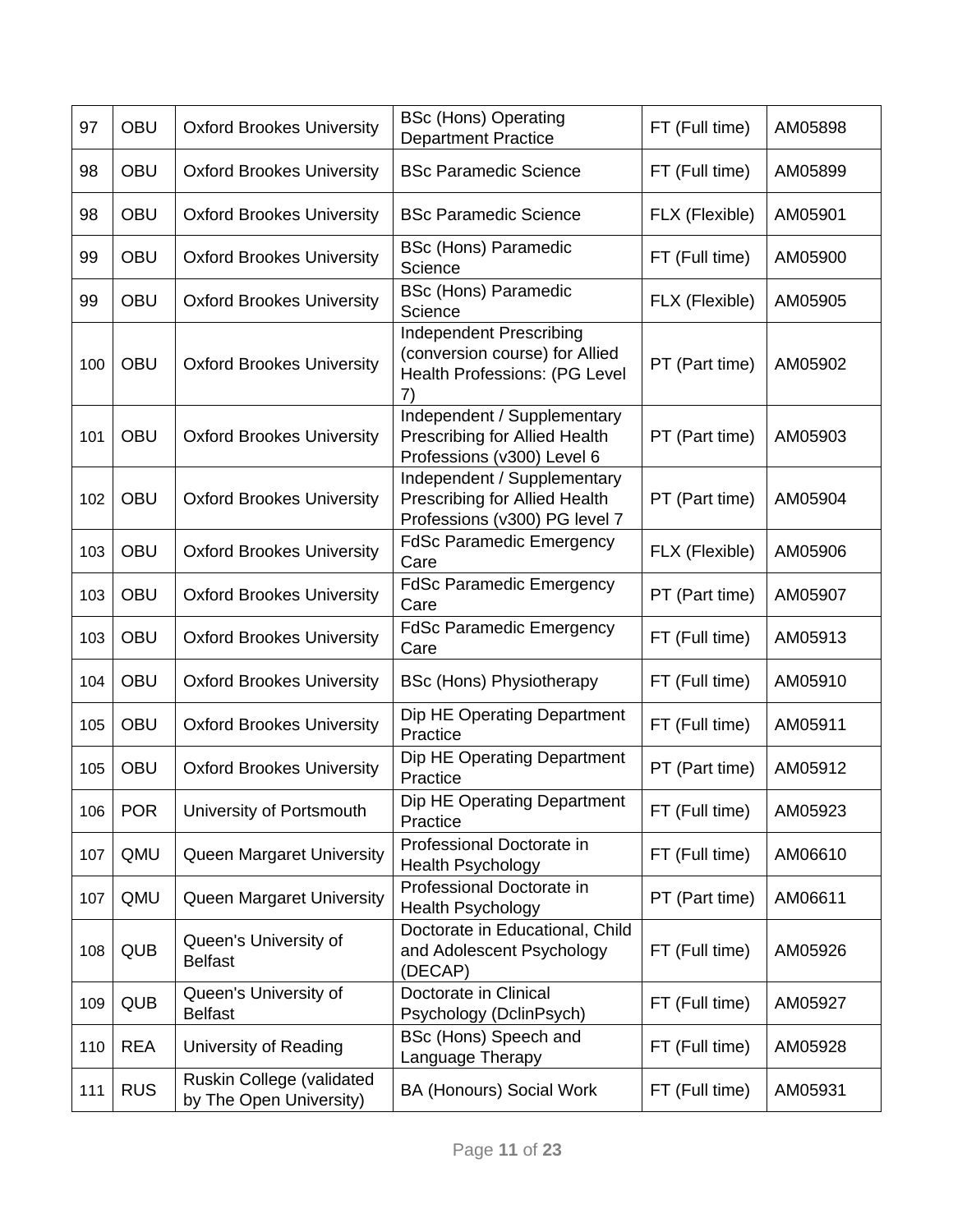| 111 | <b>RUS</b> | Ruskin College (validated<br>by The Open University) | <b>BA (Honours) Social Work</b>                                                                                           | PT (Part time) | AM05932 |
|-----|------------|------------------------------------------------------|---------------------------------------------------------------------------------------------------------------------------|----------------|---------|
| 112 | <b>SAL</b> | University of Salford                                | <b>BSc (Hons) Integrated Practice</b><br><b>Learning Disabilities Nursing</b><br>and Social Work                          | FT (Full time) | AM05935 |
| 113 | <b>SAL</b> | University of Salford                                | <b>BSc (Hons) Occupational</b><br>Therapy                                                                                 | FT (Full time) | AM05937 |
| 113 | <b>SAL</b> | University of Salford                                | <b>BSc (Hons) Occupational</b><br>Therapy                                                                                 | PT (Part time) | AM05938 |
| 114 | <b>SAL</b> | University of Salford                                | <b>BSc (Hons) Physiotherapy</b>                                                                                           | FT (Full time) | AM05939 |
| 114 | <b>SAL</b> | University of Salford                                | <b>BSc (Hons) Physiotherapy</b>                                                                                           | PT (Part time) | AM05940 |
| 115 | <b>SAL</b> | University of Salford                                | <b>BSc (Hons) Diagnostic</b><br>Radiography                                                                               | FT (Full time) | AM05941 |
| 116 | <b>SAL</b> | University of Salford                                | Non-Medical Prescribing<br>(Level 7)                                                                                      | FLX (Flexible) | AM05943 |
| 117 | <b>SAL</b> | University of Salford                                | <b>BSc (Hons) Podiatry</b>                                                                                                | FT (Full time) | AM05944 |
| 117 | <b>SAL</b> | University of Salford                                | <b>BSc (Hons) Podiatry</b>                                                                                                | PT (Part time) | AM05945 |
| 118 | <b>SAL</b> | University of Salford                                | Non Medical Prescribing -<br>Independent Prescribing                                                                      | FLX (Flexible) | AM05946 |
| 119 | <b>SAL</b> | University of Salford                                | <b>MA in Social Work</b>                                                                                                  | FT (Full time) | AM05947 |
| 119 | <b>SAL</b> | University of Salford                                | MA in Social Work                                                                                                         | PT (Part time) | AM05948 |
| 120 | <b>SAL</b> | University of Salford                                | <b>Non-Medical Prescribing</b><br>(Level 6)                                                                               | FLX (Flexible) | AM05949 |
| 121 | <b>SAL</b> | University of Salford                                | <b>MSc Podiatry</b>                                                                                                       | FT (Full time) | AM05951 |
| 122 | SGU        | St George's, University of<br>London                 | <b>BSc (Hons) Diagnostic</b><br>Radiography                                                                               | FT (Full time) | AM05952 |
| 123 | SGU        | St George's, University of<br>London                 | <b>BSc (Hons) Therapeutic</b><br>Radiography                                                                              | FT (Full time) | AM05954 |
| 124 | SGU        | St George's, University of<br>London                 | Practice Certificate in<br><b>Supplementary Prescribing</b><br><b>Health Professions Council</b><br>(HPC) Members Level 6 | PT (Part time) | AM05955 |
| 125 | SGU        | St George's, University of<br>London                 | Foundation Science Degree in<br><b>Paramedic Science</b>                                                                  | FT (Full time) | AM05957 |
| 125 | SGU        | St George's, University of<br>London                 | Foundation Science Degree in<br>Paramedic Science                                                                         | PT (Part time) | AM05960 |
| 126 | SGU        | St George's, University of<br>London                 | <b>PG Practice Cert in</b><br><b>Supplementary Prescribing</b><br>(Health Professions Council<br>(HPC) members) Level 7   | PT (Part time) | AM05958 |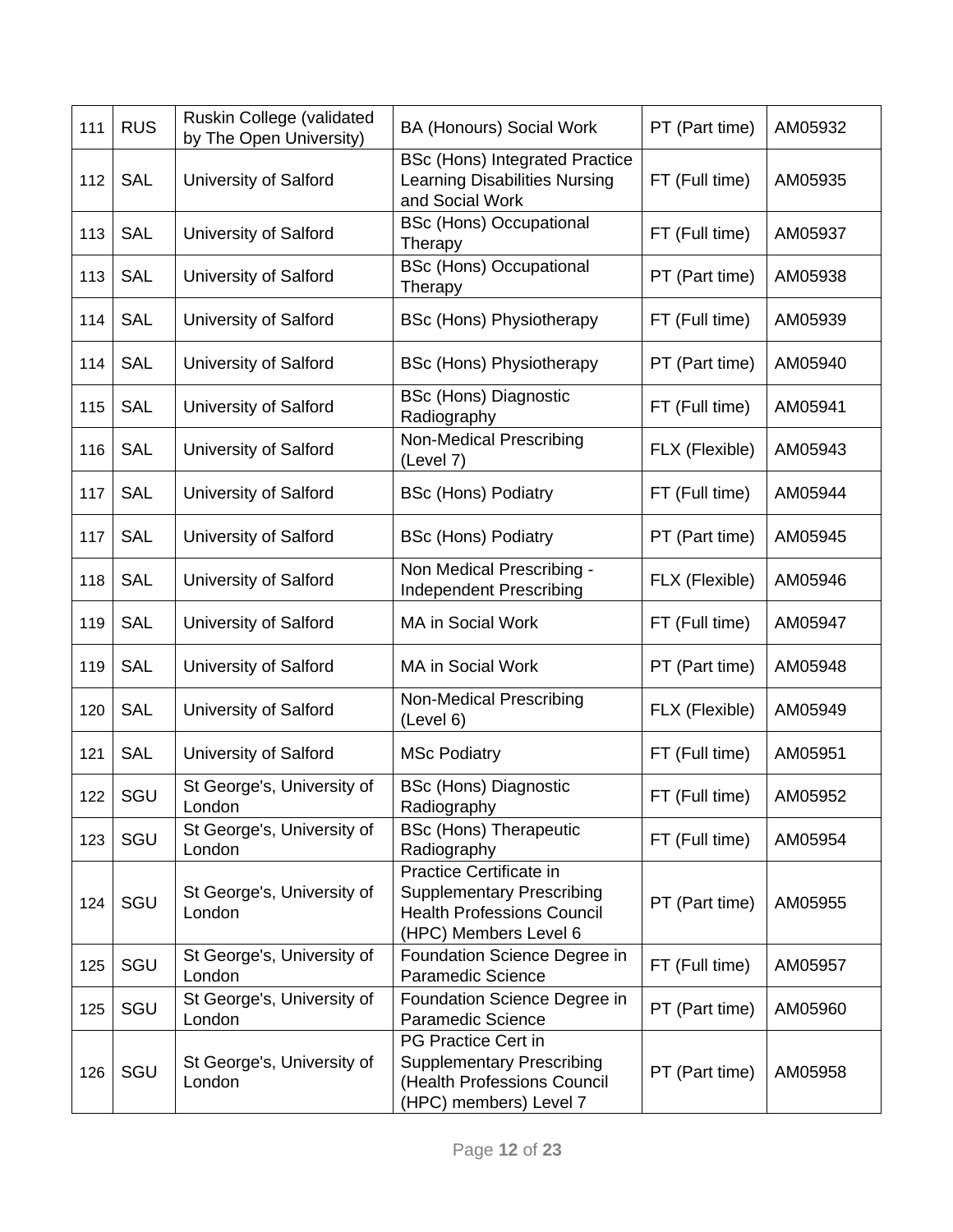| 127 | SGU        | St George's, University of<br>London | Prescribing: Independent and<br>Supplementary                                                   | PT (Part time)            | AM05961 |
|-----|------------|--------------------------------------|-------------------------------------------------------------------------------------------------|---------------------------|---------|
| 128 | <b>SHE</b> | University of Sheffield              | Doctorate in Clinical<br>Psychology (DclinPsy)                                                  | FT (Full time)            | AM05962 |
| 129 | SOU        | University of Southampton            | <b>BSc (Hons) Physiotherapy</b>                                                                 | FT (Full time)            | AM05976 |
| 129 | SOU        | University of Southampton            | <b>BSc (Hons) Physiotherapy</b>                                                                 | PT (Part time)            | AM05977 |
| 130 | SOU        | University of Southampton            | MSc Physiotherapy (Pre-<br>registration)                                                        | FT (Full time)            | AM05978 |
| 131 | SOU        | University of Southampton            | Pg Dip Physiotherapy (Pre-<br>registration)                                                     | FT (Full time)            | AM05979 |
| 132 | SOU        | University of Southampton            | <b>Health Psychology Research</b><br>and Professional Practice<br>(PhD)                         | FT (Full time)            | AM05980 |
| 132 | SOU        | University of Southampton            | Health Psychology Research<br>and Professional Practice<br>(PhD)                                | PT (Part time)            | AM05981 |
| 133 | SOU        | University of Southampton            | <b>Hearing Aid Aptitude Test</b>                                                                | DL (Distance<br>learning) | AM05983 |
| 134 | SOU        | University of Southampton            | <b>BSc (Hons) Healthcare</b><br>Science (Audiology)                                             | FT (Full time)            | AM05984 |
| 135 | SOU        | University of Southampton            | <b>Health Psychology Research</b><br>and Professional Practice<br>(MPhil)                       | FT (Full time)            | AM05985 |
| 135 | SOU        | University of Southampton            | Health Psychology Research<br>and Professional Practice<br>(MPhil)                              | PT (Part time)            | AM05986 |
| 136 | SOU        | University of Southampton            | <b>MSci Healthcare Science</b><br>(Audiology)                                                   | FT (Full time)            | AM05987 |
| 137 | <b>STA</b> | <b>Staffordshire University</b>      | Professional Doctorate in<br><b>Health Psychology</b>                                           | FT (Full time)            | AM05991 |
| 138 | <b>STA</b> | <b>Staffordshire University</b>      | <b>DipHE Operating Department</b><br>Practice                                                   | FT (Full time)            | AM05993 |
| 139 | <b>STA</b> | <b>Staffordshire University</b>      | Independent/Supplementary<br>Prescribing for Allied Health<br>Professionals                     | PT (Part time)            | AM05994 |
| 140 | <b>SUR</b> | University of Surrey                 | Practitioner Doctorate in<br>Psychotherapeutic and<br><b>Counselling Psychology</b><br>(PsychD) | FT (Full time)            | AM06008 |
| 141 | <b>SUR</b> | University of Surrey                 | <b>BSc (Hons) Nutrition/Dietetics</b>                                                           | FT (Full time)            | AM06010 |
| 142 | <b>SUR</b> | University of Surrey                 | Dip HE Operating Department<br>Practice                                                         | FT (Full time)            | AM06011 |
| 143 | <b>SWA</b> | <b>Swansea University</b>            | <b>BSc (Hons) Healthcare</b><br>Science (Audiology)                                             | FT (Full time)            | AM06014 |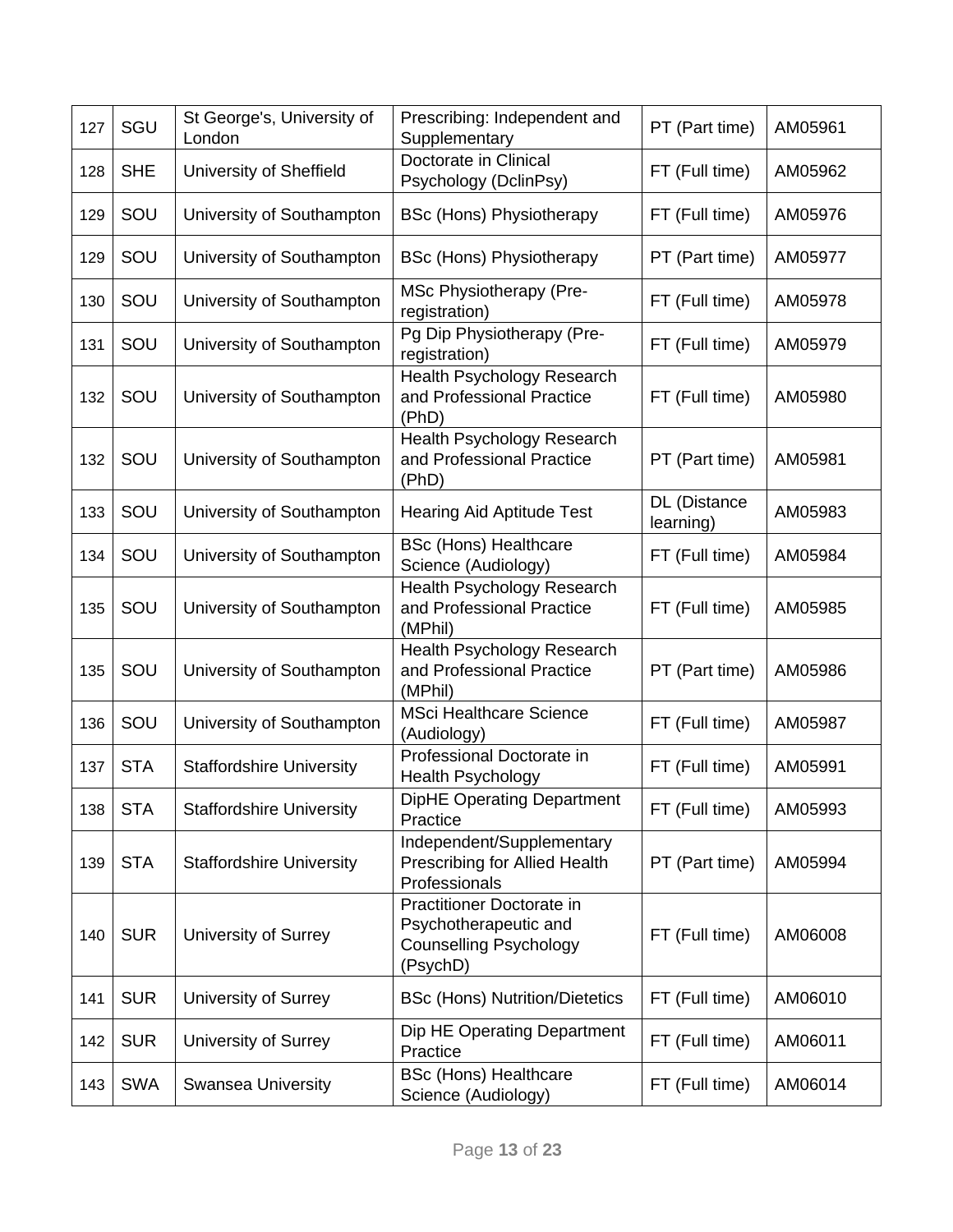| 144 | <b>SWA</b> | <b>Swansea University</b>                     | Diploma Higher Education<br>Paramedic Science for<br><b>Emergency Medical</b><br><b>Technicians</b> | PT (Part time)                  | AM06016 |
|-----|------------|-----------------------------------------------|-----------------------------------------------------------------------------------------------------|---------------------------------|---------|
| 145 | <b>UCL</b> | University College London                     | D.Ed.Psy Educational and<br>Child Psychology                                                        | FT (Full time)                  | AM06022 |
| 146 | <b>UCS</b> | University of Suffolk                         | <b>BA (Hons) Social Work</b>                                                                        | WBL (Work<br>based<br>learning) | AM06023 |
| 146 | <b>UCS</b> | University of Suffolk                         | <b>BA (Hons) Social Work</b>                                                                        | FT (Full time)                  | AM06024 |
| 146 | <b>UCS</b> | University of Suffolk                         | <b>BA (Hons) Social Work</b>                                                                        | PT (Part time)                  | AM06025 |
| 147 | <b>UCS</b> | University of Suffolk                         | Non-Medical Independent<br>and/or Supplementary<br>Prescribing                                      | PT (Part time)                  | AM06027 |
| 148 | <b>UCS</b> | University of Suffolk                         | BSc (Hons) Radiotherapy and<br>Oncology                                                             | FT (Full time)                  | AM06028 |
| 149 | <b>UCS</b> | University of Suffolk                         | Non-Medical Supplementary<br>Prescribing                                                            | PT (Part time)                  | AM06029 |
| 150 | <b>UCS</b> | University of Suffolk                         | <b>BSc (Hons) Diagnostic</b><br>Radiography                                                         | FT (Full time)                  | AM06030 |
| 151 | <b>UCS</b> | University of Suffolk                         | Diploma of Higher Education<br><b>Operating Department Practice</b>                                 | FT (Full time)                  | AM06031 |
| 152 | <b>UEA</b> | University of East Anglia                     | BA (Hons) in Social Work                                                                            | FT (Full time)                  | AM06032 |
| 153 | <b>UEA</b> | University of East Anglia                     | Doctorate in Clinical<br>Psychology (ClinPsyD)                                                      | FT (Full time)                  | AM06033 |
| 154 | <b>UEA</b> | University of East Anglia                     | MA in Social Work                                                                                   | FT (Full time)                  | AM06034 |
| 155 | <b>UEA</b> | University of East Anglia                     | PG Dip Mental Health<br>(incorporating AMHP) Higher<br><b>Specialist Award</b>                      | WBL (Work<br>based<br>learning) | AM06035 |
| 156 | <b>UEA</b> | University of East Anglia                     | <b>DipHE Operating Department</b><br>Practice                                                       | FT (Full time)                  | AM06041 |
| 157 | UEL        | University of East London                     | Doctorate in Clinical<br>Psychology (DClinPsy)                                                      | FT (Full time)                  | AM06045 |
| 158 | <b>UEL</b> | University of East London                     | Professional Doctorate in<br><b>Educational and Child</b><br>Psychology (D.Ed.Ch.Psych)             | FT (Full time)                  | AM06046 |
| 159 | UEL        | University of East London                     | <b>BSc (Hons) Physiotherapy</b>                                                                     | FT (Full time)                  | AM06051 |
| 160 | <b>UWE</b> | University of the West of<br>England, Bristol | BSc (Hons) Radiotherapy and<br>Oncology                                                             | FT (Full time)                  | AM06054 |
| 161 | <b>UWE</b> | University of the West of<br>England, Bristol | Post Graduate Diploma in<br><b>Health Psychology</b><br>(Professional Practice)                     | PT (Part time)                  | AM06062 |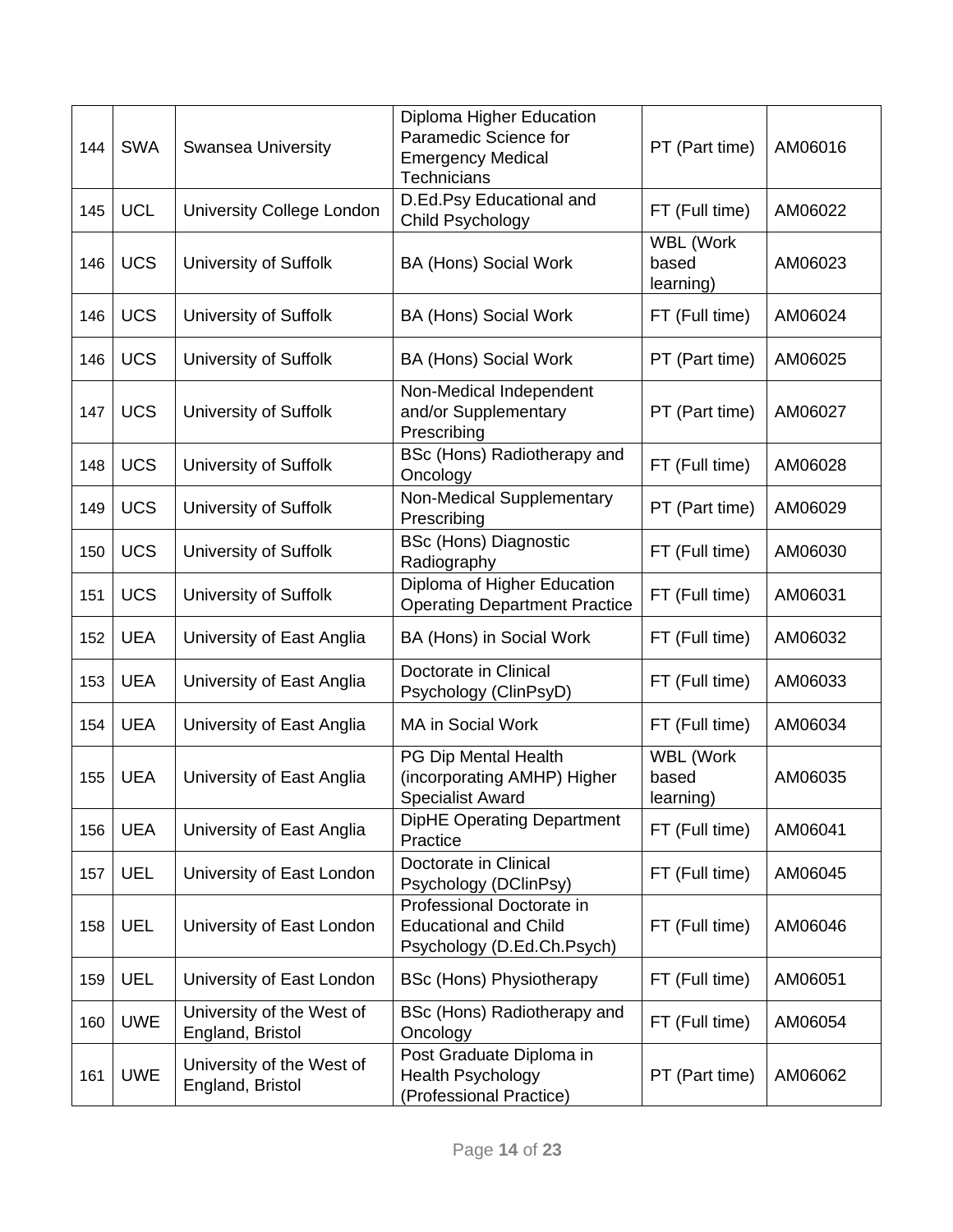| 162 | <b>UWE</b> | University of the West of<br>England, Bristol | <b>MA Music Therapy</b>                                    | PT (Part time) | AM06073 |
|-----|------------|-----------------------------------------------|------------------------------------------------------------|----------------|---------|
| 163 | <b>UWE</b> | University of the West of<br>England, Bristol | Professional Doctorate in<br><b>Health Psychology</b>      | PT (Part time) | AM06076 |
| 164 | <b>UWE</b> | University of the West of<br>England, Bristol | Professional Doctorate in<br><b>Counselling Psychology</b> | FT (Full time) | AM06077 |
| 164 | <b>UWE</b> | University of the West of<br>England, Bristol | Professional Doctorate in<br><b>Counselling Psychology</b> | PT (Part time) | AM06078 |
| 165 | <b>UWE</b> | University of the West of<br>England, Bristol | MSc Radiotherapy & Oncology                                | FT (Full time) | AM06079 |
| 166 | <b>UWL</b> | University of West London                     | <b>BSc (Hons) Operating</b><br><b>Department Practice</b>  | FT (Full time) | AM06080 |

### b. **Programmes which have been subject to an enclosure 4 annual monitoring audit for which an approval visit is recommended:**

| No. | EP         | <b>Education provider</b>                                    | <b>Programme name</b>                                                                            | Mode of study Assessment |         |
|-----|------------|--------------------------------------------------------------|--------------------------------------------------------------------------------------------------|--------------------------|---------|
|     | code       |                                                              |                                                                                                  |                          | ref.    |
|     | <b>MET</b> | Metanoia Institute<br>(validated by Middlesex<br>University) | Doctorate in Counselling<br>Psychology and<br>Psychotherapy by Professional<br>Studies (DCPsych) | PT (Part time)           | AM05851 |

### c. **Programmes which have submitted annual** verbal **monitoring declarations\* which panel are asked to note and confirm ongoing approval:**

*\* The executive has received signed annual monitoring declarations in respect of the following programmes. Individual declarations are not routinely published with the papers.* 

| No. | <b>EP</b>  | <b>Education provider</b>       | <b>Programme name</b>                        | Mode of study  | <b>Assessment</b> |
|-----|------------|---------------------------------|----------------------------------------------|----------------|-------------------|
|     | code       |                                 |                                              |                | ref.              |
| 1   | ARU        | Anglia Ruskin University        | <b>BA (Hons) Social Work</b><br>(Cambridge)  | FT (Full time) | AM06083           |
| 2   | ARU        | Anglia Ruskin University        | <b>BA (Hons) Social Work</b><br>(Chelmsford) | FT (Full time) | AM06084           |
| 3   | <b>ARU</b> | <b>Anglia Ruskin University</b> | <b>BA (Hons) Social Work</b><br>(Chelmsford) | PT (Part time) | AM06085           |
| 4   | <b>ARU</b> | Anglia Ruskin University        | BA (Hons) Social Work<br>(Peterborough)      | PT (Part time) | AM06086           |
| 5   | ARU        | Anglia Ruskin University        | <b>MA Music Therapy</b>                      | FT (Full time) | AM06088           |
| 6   | ARU        | <b>Anglia Ruskin University</b> | MA Social Work (Cambridge)                   | FT (Full time) | AM06090           |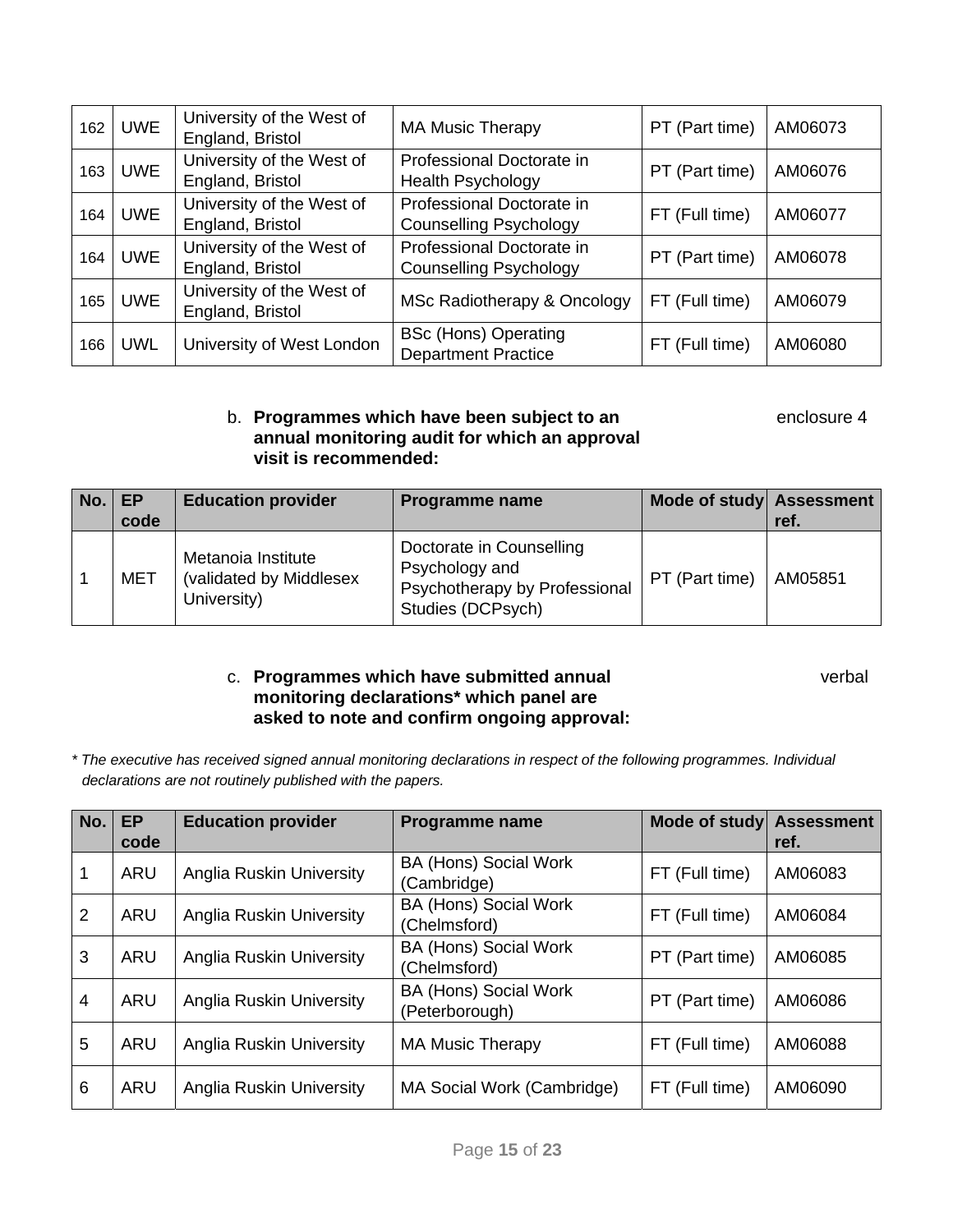| $\overline{7}$ | ARU        | Anglia Ruskin University                                         | MA Social Work (Chelmsford)                                                         | FT (Full time) | AM06091 |
|----------------|------------|------------------------------------------------------------------|-------------------------------------------------------------------------------------|----------------|---------|
| 8              | <b>ARU</b> | Anglia Ruskin University                                         | <b>Advanced Non-Medical</b><br>Prescribing (level 7)                                | PT (Part time) | AM06092 |
| 9              | ARU        | Anglia Ruskin University                                         | <b>Advanced Non-Medical</b><br>Prescribing (level 7) (SP only)                      | PT (Part time) | AM06093 |
| 10             | ARU        | <b>Anglia Ruskin University</b>                                  | Non-Medical Prescribing (level<br>6)                                                | PT (Part time) | AM06094 |
| 11             | ARU        | Anglia Ruskin University                                         | Non-Medical Prescribing (level<br>6) (SP only)                                      | PT (Part time) | AM06097 |
| 12             | <b>BOL</b> | The University of Bolton                                         | Non-Medical Prescribing IP<br>and/or SP (HE6)                                       | PT (Part time) | AM06114 |
| 13             | <b>BOL</b> | The University of Bolton                                         | Non-Medical Prescribing IP<br>and/or SP (HE7)                                       | PT (Part time) | AM06115 |
| 14             | <b>BRC</b> | <b>Bradford College</b><br>(validated by Teesside<br>University) | <b>BA (Hons) Social Work</b>                                                        | FT (Full time) | AM06122 |
| 15             | <b>BRC</b> | <b>Bradford College</b><br>(validated by Teesside<br>University) | <b>BA (Hons) Social Work</b>                                                        | PT (Part time) | AM06123 |
| 16             | CAR        | <b>Cardiff University</b>                                        | Doctorate in Educational<br>Psychology (DEdPsy)                                     | FT (Full time) | AM06126 |
| 17             | <b>CIU</b> | City, University of London                                       | Independent and<br><b>Supplementary Non-Medical</b><br>Prescribing Programme (V300) | PT (Part time) | AM06136 |
| 18             | <b>CIU</b> | City, University of London                                       | Professional Doctorate in<br><b>Counselling Psychology</b>                          | FT (Full time) | AM06139 |
| 19             | <b>DUN</b> | University of Dundee                                             | Non-Medical Prescribing<br>(SCQF 11)                                                | PT (Part time) | AM06153 |
| 20             | <b>DUN</b> | University of Dundee                                             | Non-Medical Prescribing<br>(SCQF 9)                                                 | PT (Part time) | AM06154 |
| 21             | <b>DUN</b> | University of Dundee                                             | Non-Medical Prescribing<br>(SCQF 11)                                                | PT (Part time) | AM06155 |
| 22             | <b>DUN</b> | University of Dundee                                             | Non-Medical Prescribing<br>(SCQF 9)                                                 | PT (Part time) | AM06156 |
| 23             | EDI        | University of Edinburgh                                          | Doctorate in Clinical<br>Psychology (DClinPsychol)                                  | FT (Full time) | AM06158 |
| 24             | EDI        | University of Edinburgh                                          | Doctorate in Clinical<br>Psychology (DClinPsychol)                                  | FLX (Flexible) | AM06159 |
| 25             | EHU        | <b>Edge Hill University</b>                                      | <b>BSc (Hons) Operating</b><br><b>Department Practice</b>                           | FT (Full time) | AM06161 |
| 26             | <b>EHU</b> | <b>Edge Hill University</b>                                      | Non-Medical Prescribing                                                             | PT (Part time) | AM06163 |
| 27             | <b>EHU</b> | <b>Edge Hill University</b>                                      | Non-Medical Prescribing<br>(Level 6)                                                | PT (Part time) | AM06164 |
| 28             | EHU        | <b>Edge Hill University</b>                                      | <b>Non-Medical Prescribing</b><br>(Level 7)                                         | PT (Part time) | AM06165 |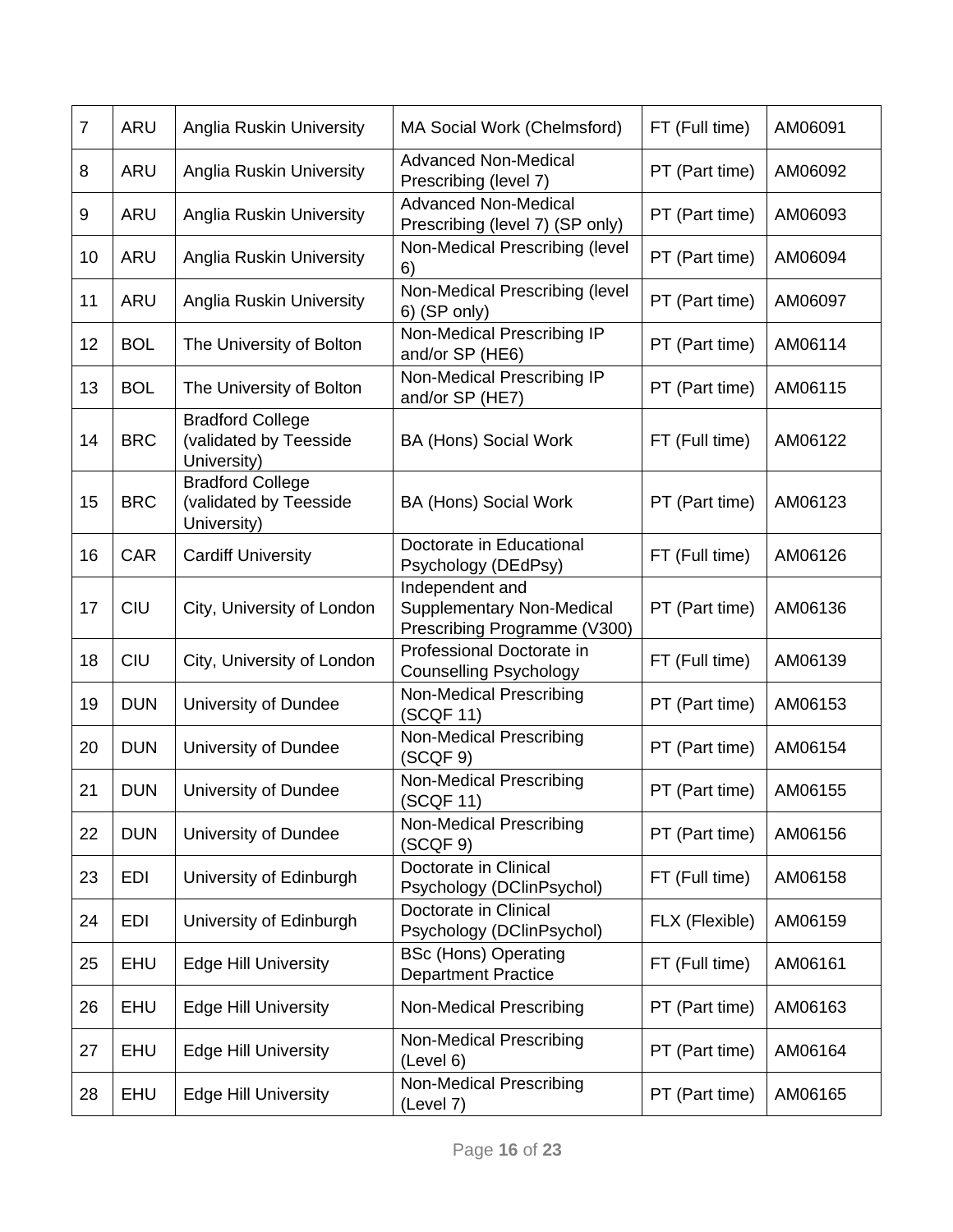| 29 | <b>ESS</b> | University of Essex                           | Doctorate in Clinical<br>Psychology (DClinPsy)                                                                     | FT (Full time)                         | AM06167 |
|----|------------|-----------------------------------------------|--------------------------------------------------------------------------------------------------------------------|----------------------------------------|---------|
| 30 | GCU        | Glasgow Caledonian<br>University              | <b>BSc (Hons) Human Nutrition</b><br>and Dietetics                                                                 | FT (Full time)                         | AM06181 |
| 31 | GCU        | Glasgow Caledonian<br>University              | <b>MSc Dietetics</b>                                                                                               | FT (Full time)                         | AM06182 |
| 32 | GCU        | Glasgow Caledonian<br>University              | <b>MSc Dietetics</b>                                                                                               | PT (Part time)                         | AM06183 |
| 33 | GCU        | Glasgow Caledonian<br>University              | Pg Dip Dietetics (Pre-<br>Registration)                                                                            | FT (Full time)                         | AM06184 |
| 34 | GCU        | Glasgow Caledonian<br>University              | <b>BSc (Hons) Physiotherapy</b>                                                                                    | FT (Full time)                         | AM06195 |
| 35 | <b>GLA</b> | University of Glasgow                         | Doctorate in Clinical<br>Psychology (DClinPsy)                                                                     | FT (Full time)                         | AM06196 |
| 36 | <b>GLY</b> | <b>Glyndwr University</b>                     | <b>BSc (Hons) Occupational</b><br>Therapy                                                                          | FT (Full time)                         | AM06199 |
| 37 | <b>GLY</b> | <b>Glyndwr University</b>                     | <b>Prof Cert (Practice Certificate</b><br>In Independent and<br>Supplementary Prescribing for<br>AHP's at level 7) | PT (Part time)                         | AM06200 |
| 38 | <b>GLY</b> | <b>Glyndwr University</b>                     | <b>Professional Certificate</b><br>(Practice Certificate in<br>Supplementary Prescribing for<br>AHPs at level 7)   | PT (Part time)                         | AM06201 |
| 39 | <b>GLY</b> | <b>Glyndwr University</b>                     | <b>Professional Certificate</b><br>(Practice Certificate in<br>Supplementary Prescribing for<br>AHPs at level 6)   | PT (Part time)                         | AM06202 |
| 40 | <b>GUI</b> | <b>Guildhall School of Music</b><br>and Drama | <b>MA Music Therapy</b>                                                                                            | FT (Full time)                         | AM06207 |
| 41 | <b>HHL</b> | <b>Hidden Hearing Limited</b>                 | Award in Hearing Aid<br><b>Dispensing Competence</b>                                                               | WBL (Work<br>based<br>learning)        | AM06210 |
| 42 | <b>IOE</b> | <b>UCL Institute of Education</b>             | Doctorate in Professional<br>Educational, Child and<br>Adolescent Psychology<br>(DEdPsy)                           | FT (Full time)                         | AM06212 |
| 43 | <b>KEE</b> | <b>Keele University</b>                       | <b>BSc (Hons) Applied</b><br><b>Biomedical Science</b>                                                             | FT (Full time)                         | AM06214 |
| 44 | <b>KEE</b> | <b>Keele University</b>                       | <b>BSc (Hons) Physiotherapy</b>                                                                                    | FT (Full time)                         | AM06216 |
| 45 | <b>LAS</b> | London Ambulance<br><b>Service NHS Trust</b>  | Paramedic Programme                                                                                                | <b>WBL (Work</b><br>based<br>learning) | AM06219 |
| 46 | LHU        | <b>Liverpool Hope University</b>              | <b>BA (Hons) Social Work</b>                                                                                       | FT (Full time)                         | AM06220 |
| 47 | LHU        | <b>Liverpool Hope University</b>              | MA in Social Work                                                                                                  | FT (Full time)                         | AM06221 |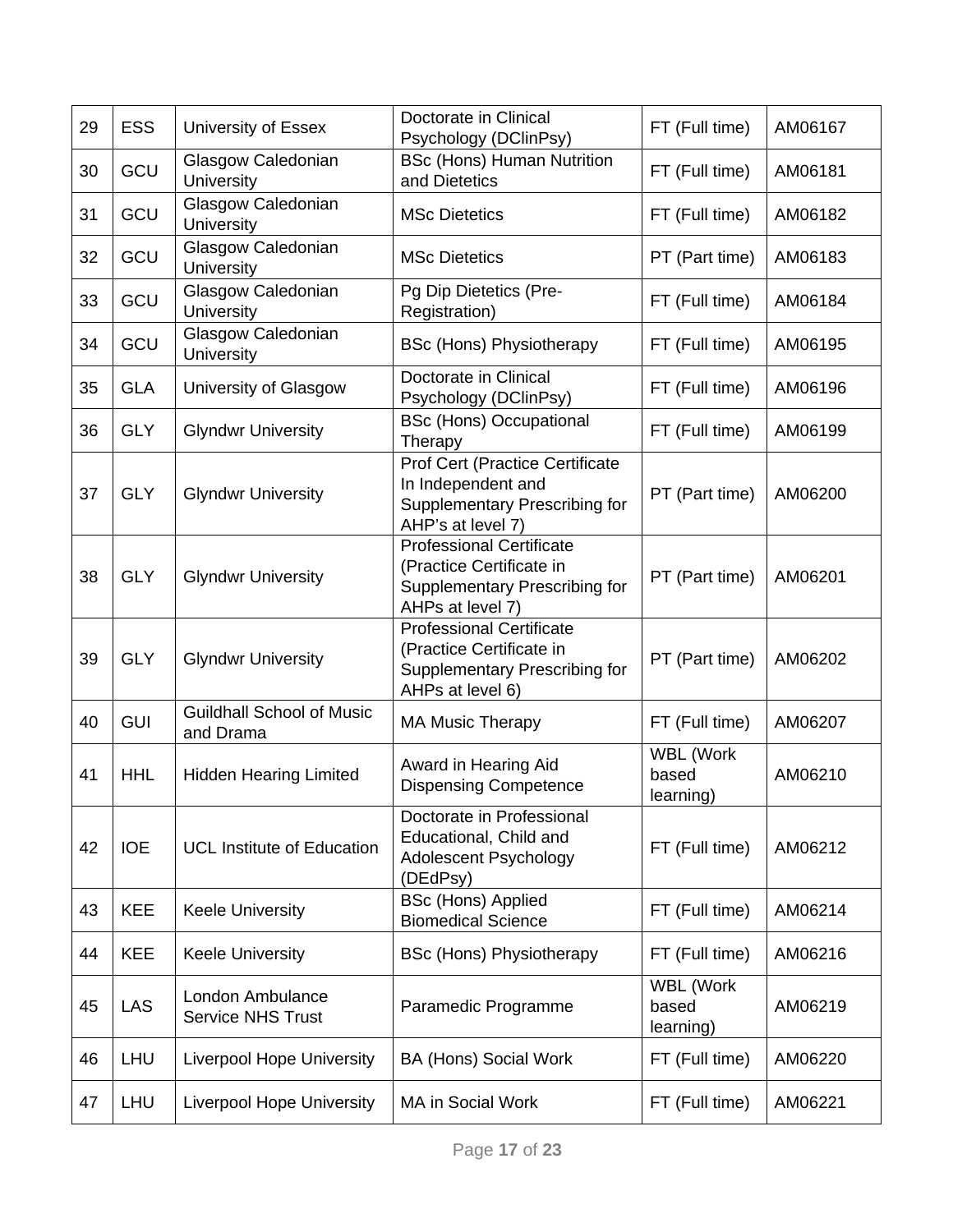| 48 | <b>LHU</b> | <b>Liverpool Hope University</b>                                                        | Postgraduate Diploma in<br>Social Work (Masters Exit<br>Route Only)                | FT (Full time)            | AM06222 |
|----|------------|-----------------------------------------------------------------------------------------|------------------------------------------------------------------------------------|---------------------------|---------|
| 49 | <b>LMU</b> | <b>Leeds Beckett University</b>                                                         | Non-Medical Prescribing for<br><b>Allied Health Professions</b>                    | PT (Part time)            | AM06223 |
| 50 | LMU        | <b>Leeds Beckett University</b>                                                         | Non-Medical Prescribing for<br><b>Allied Health Professions</b>                    | PT (Part time)            | AM06224 |
| 51 | LMU        | <b>Leeds Beckett University</b>                                                         | <b>BA (Hons) Social Work</b>                                                       | FT (Full time)            | AM06225 |
| 52 | LMU        | <b>Leeds Beckett University</b>                                                         | <b>BSc (Hons) Physiotherapy</b>                                                    | FT (Full time)            | AM06228 |
| 53 | LMU        | <b>Leeds Beckett University</b>                                                         | <b>MA Art Psychotherapy Practice</b>                                               | FT (Full time)            | AM06229 |
| 54 | LMU        | <b>Leeds Beckett University</b>                                                         | MA Art Psychotherapy Practice                                                      | PT (Part time)            | AM06230 |
| 55 | LMU        | <b>Leeds Beckett University</b>                                                         | <b>MSc Occupational Therapy</b><br>(Pre-registration)                              | FT (Full time)            | AM06231 |
| 56 | LMU        | <b>Leeds Beckett University</b>                                                         | MSc Physiotherapy (Pre-<br>registration)                                           | FT (Full time)            | AM06232 |
| 57 | LMU        | <b>Leeds Beckett University</b>                                                         | Postgraduate Certificate<br><b>Mental Health Practice</b>                          | PT (Part time)            | AM06234 |
| 58 | <b>LMU</b> | <b>Leeds Beckett University</b>                                                         | Pg Dip Occupational Therapy                                                        | FT (Full time)            | AM06235 |
| 59 | LMU        | <b>Leeds Beckett University</b>                                                         | Pg Dip Physiotherapy                                                               | FT (Full time)            | AM06236 |
| 60 | LMU        | <b>Leeds Beckett University</b>                                                         | BSc (Hons) Speech and<br>Language Therapy                                          | FT (Full time)            | AM06237 |
| 61 | <b>MSP</b> | Medway School of<br>Pharmacy (validted by the<br>Universities of Greenwich<br>and Kent) | Postgraduate Certificate in<br>Independent and<br><b>Supplementary Prescribing</b> | DL (Distance<br>learning) | AM06257 |
| 62 | <b>MSP</b> | Medway School of<br>Pharmacy (validted by the<br>Universities of Greenwich<br>and Kent) | Postgraduate Certificate in<br><b>Supplementary Prescribing</b>                    | DL (Distance<br>learning) | AM06258 |
| 63 | <b>ROE</b> | <b>Roehampton University</b>                                                            | PsychD in Counselling<br>Psychology                                                | FT (Full time)            | AM06356 |
| 64 | <b>SHU</b> | <b>Sheffield Hallam University</b>                                                      | <b>BSc (Hons) Occupational</b><br>Therapy                                          | FT (Full time)            | AM06361 |
| 65 | <b>SHU</b> | <b>Sheffield Hallam University</b>                                                      | Diploma of Higher Education<br><b>Operating Department Practice</b>                | FT (Full time)            | AM06362 |
| 66 | <b>SHU</b> | <b>Sheffield Hallam University</b>                                                      | <b>BSc (Hons) Diagnostic</b><br>Radiography                                        | FT (Full time)            | AM06369 |
| 67 | <b>SHU</b> | <b>Sheffield Hallam University</b>                                                      | <b>BSc (Hons) Physiotherapy</b>                                                    | FT (Full time)            | AM06370 |
| 68 | <b>SHU</b> | <b>Sheffield Hallam University</b>                                                      | BSc (Hons) Radiotherapy and<br>Oncology                                            | FT (Full time)            | AM06371 |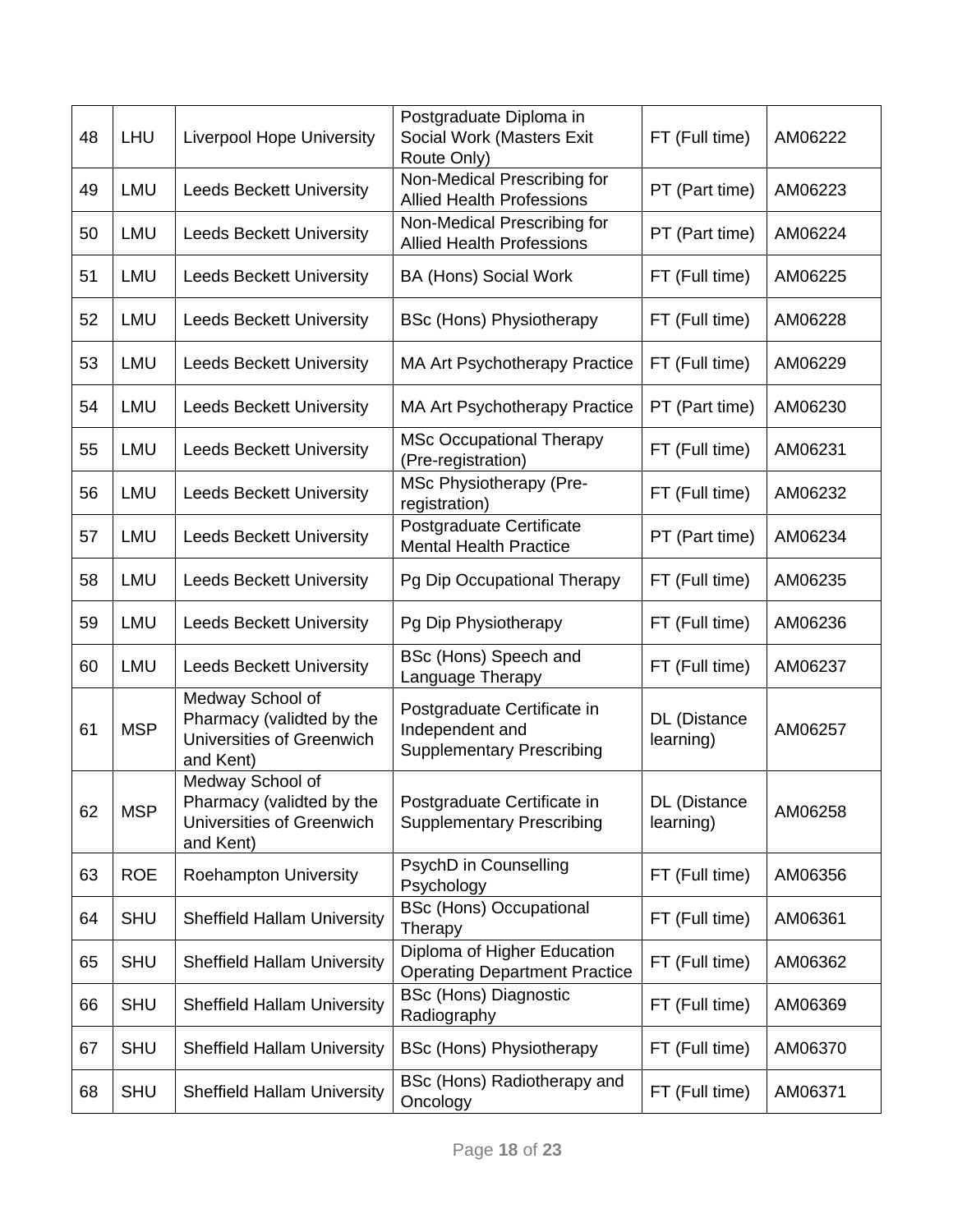| 69 | <b>SHU</b> | <b>Sheffield Hallam University</b>      | <b>MSc Occupational Therapy</b><br>(Pre-registration)                     | FT (Full time) | AM06372 |
|----|------------|-----------------------------------------|---------------------------------------------------------------------------|----------------|---------|
| 70 | <b>SHU</b> | <b>Sheffield Hallam University</b>      | Pg Dip Radiotherapy and<br>Oncology in Practice                           | FT (Full time) | AM06373 |
| 71 | <b>SHU</b> | <b>Sheffield Hallam University</b>      | <b>BSc (Hons) Operating</b><br><b>Department Practice</b>                 | FT (Full time) | AM06375 |
| 72 | <b>TEE</b> | <b>Teesside University</b>              | Doctorate in Clinical<br>Psychology (DclinPsy)                            | FT (Full time) | AM06392 |
| 73 | <b>TEE</b> | <b>Teesside University</b>              | <b>DipHE Operating Department</b><br>Practice                             | FT (Full time) | AM06393 |
| 74 | <b>TEE</b> | <b>Teesside University</b>              | Advancing from<br>Supplementary to Independent<br>Prescribing             | PT (Part time) | AM06403 |
| 75 | <b>TEE</b> | <b>Teesside University</b>              | <b>MSc Occupational Therapy</b><br>(Pre-registration)                     | FT (Full time) | AM06404 |
| 76 | <b>TEE</b> | <b>Teesside University</b>              | Pg Dip Occupational Therapy<br>(Pre-registration)                         | FT (Full time) | AM06405 |
| 77 | <b>TEE</b> | <b>Teesside University</b>              | <b>Advancing Non Medical</b><br>Prescribing (postgraduate)                | PT (Part time) | AM06406 |
| 78 | <b>TEE</b> | <b>Teesside University</b>              | Non Medical Prescribing<br>(undergraduate)                                | PT (Part time) | AM06407 |
| 79 | <b>ULS</b> | University of Ulster                    | <b>BSc (Hons) Biomedical</b><br>Science with DPP (Pathology)              | FT (Full time) | AM06414 |
| 80 | <b>URH</b> | Royal Holloway, University<br>of London | Doctorate in Clinical<br>Psychology (DClinPsy)                            | FT (Full time) | AM06423 |
| 81 | <b>URH</b> | Royal Holloway, University<br>of London | <b>MSc in Social Work</b>                                                 | FT (Full time) | AM06424 |
| 82 | <b>URH</b> | Royal Holloway, University<br>of London | PG Dip in Social Work<br>(Masters Exit Route Only)                        | FT (Full time) | AM06425 |
| 83 | <b>WES</b> | University of Westminster               | <b>BSc (Hons) Applied</b><br><b>Biomedical Sciences</b>                   | PT (Part time) | AM06437 |
| 84 | <b>WOL</b> | University of<br>Wolverhampton          | Professional Doctorate in<br>Counselling Psychology<br>(DcounsPsy)        | PT (Part time) | AM06443 |
| 85 | <b>WOL</b> | University of<br>Wolverhampton          | Non-Medical Prescribing<br>Programme                                      | PT (Part time) | AM06445 |
| 86 | <b>WOL</b> | University of<br>Wolverhampton          | Professional Doctorate in<br><b>Counselling Psychology</b><br>(DcounsPsy) | FT (Full time) | AM06447 |
| 87 | <b>WOL</b> | University of<br>Wolverhampton          | Non Medical Prescribing<br>Programme                                      | PT (Part time) | AM06450 |
| 88 | <b>YOR</b> | University of York                      | <b>Supplementary Prescriber</b><br>(Level 7)                              | PT (Part time) | AM06459 |
| 89 | <b>YOR</b> | University of York                      | BA (Hons) in Social Work                                                  | FT (Full time) | AM06460 |
| 90 | <b>YOR</b> | University of York                      | Independent and<br>Supplementary Prescribing for                          | PT (Part time) | AM06461 |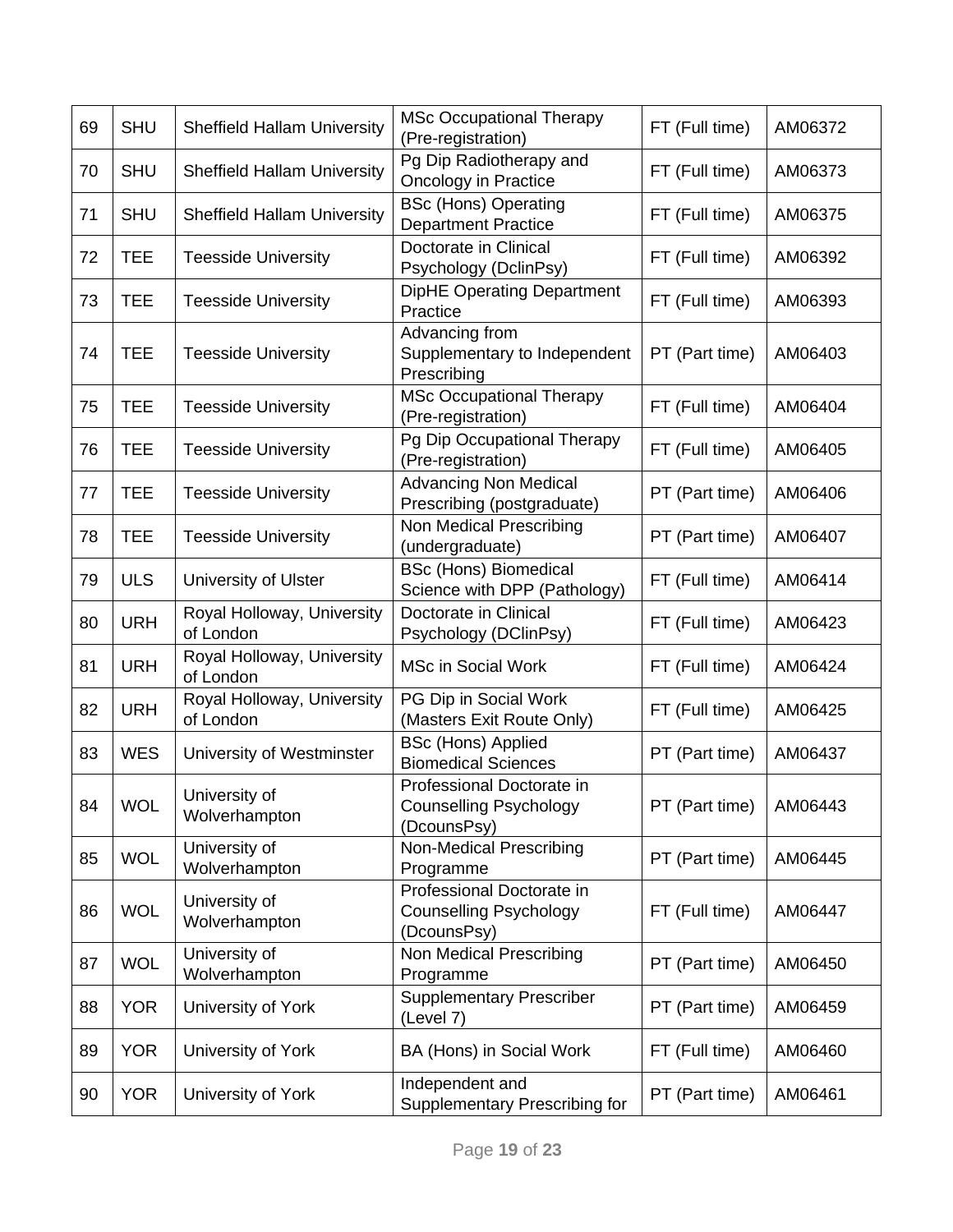|    |            |                    | Nurses, Midwives and AHPs<br>Level 6                                                                |                |         |
|----|------------|--------------------|-----------------------------------------------------------------------------------------------------|----------------|---------|
| 91 | <b>YOR</b> | University of York | Independent and<br>Supplementary Prescribing for<br>Nurses, Midwives and AHPs<br>Level <sub>7</sub> | PT (Part time) | AM06462 |
| 92 | <b>YOR</b> | University of York | MA in Social Work                                                                                   | FT (Full time) | AM06463 |
| 93 | <b>YOR</b> | University of York | Postgraduate Diploma in<br>Social Work (Masters Exit<br>Route Only)                                 | FT (Full time) | AM06464 |
| 94 | <b>YOR</b> | University of York | <b>Supplementary Prescriber</b><br>(Level 6)                                                        | PT (Part time) | AM06465 |

### 5. **Major change**

#### a. **Programmes which have been subject to major** enclosure 5 **change and for which ongoing approval is recommended:**

| No.            | <b>EP</b><br>code | <b>Education provider</b>                                                                 | Programme name                                                      | Mode of study  | <b>Assessment</b><br>ref. |
|----------------|-------------------|-------------------------------------------------------------------------------------------|---------------------------------------------------------------------|----------------|---------------------------|
| 1              | <b>AHS</b>        | Academy for Healthcare<br>Science                                                         | Certificate of Attainment                                           | FT (Full time) | MC03248                   |
| $\overline{2}$ | <b>AHS</b>        | Academy for Healthcare<br>Science                                                         | Certificate of Equivalence                                          | FT (Full time) | MC03249                   |
| 3              | <b>BCU</b>        | Birmingham City<br><b>University</b>                                                      | BSc (Hons) Speech and<br>Language Therapy                           | FT (Full time) | MC03185                   |
| 3              | <b>BCU</b>        | <b>Birmingham City</b><br><b>University</b>                                               | BSc (Hons) Speech and<br>Language Therapy                           | PT (Part time) | MC03186                   |
| $\overline{4}$ | <b>BCU</b>        | <b>Birmingham City</b><br><b>University</b>                                               | <b>DipHE Operating Department</b><br>Practice                       | FT (Full time) | MC03218                   |
| 5              | <b>BCU</b>        | <b>Birmingham City</b><br>University                                                      | Dip HE Paramedic Science                                            | FT (Full time) | MC03224                   |
| 6              | <b>BED</b>        | University of Bedfordshire                                                                | Diploma of Higher Education<br><b>Operating Department Practice</b> | FT (Full time) | MC03144                   |
| $\overline{7}$ | <b>BED</b>        | University of Bedfordshire                                                                | <b>BSc (Hons) Operating</b><br><b>Department Practice</b>           | FT (Full time) | MC03145                   |
| 8              | <b>BPS</b>        | <b>British Psychological</b><br>Society                                                   | Qualification in Occupational<br>Psychology (Stage 2)               | FLX (Flexible) | MC03243                   |
| 9              | CAW               | University of Coventry and<br>University of Warwick                                       | Doctorate in Clinical<br>Psychology (D.Clin.Psy)                    | FT (Full time) | MC03161                   |
| 10             | <b>CSD</b>        | The Royal Central School<br>of Speech and Drama<br>(validated by Univeristy of<br>London) | <b>MA Drama and Movement</b><br>Therapy                             | FT (Full time) | MC03251                   |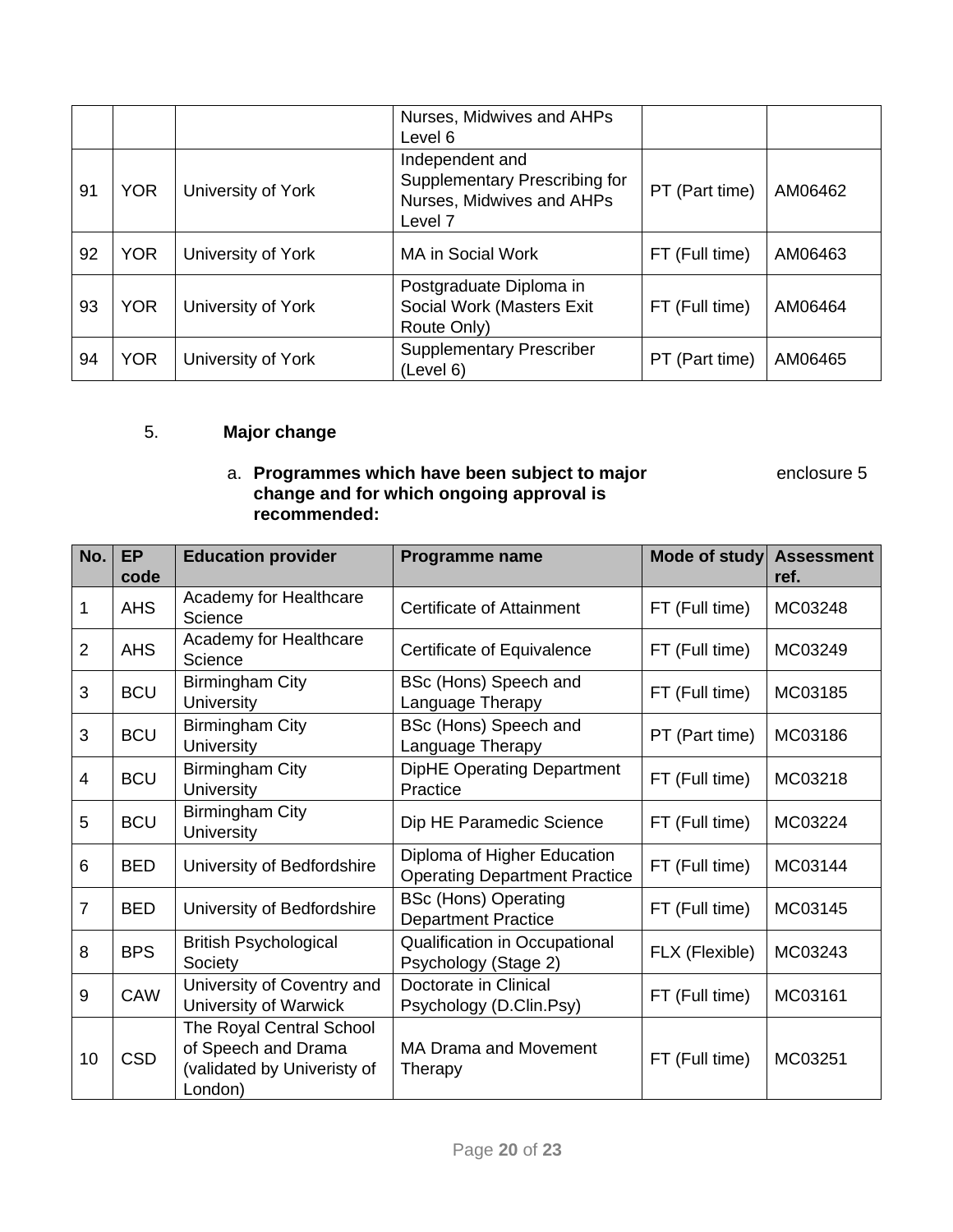| 11 | <b>DER</b> | University of Derby                                                        | <b>MA Art Therapy</b>                                     | FT (Full time)                  | MC03244 |
|----|------------|----------------------------------------------------------------------------|-----------------------------------------------------------|---------------------------------|---------|
| 12 | <b>FLA</b> | The Frontline Organisation<br>(validated by University of<br>Bedfordshire) | The Frontline Academy (PG<br>Dip Social Work)             | FT (Full time)                  | MC03234 |
| 13 | GCU        | Glasgow Caledonian<br>University                                           | <b>MSc Occupational Therapy</b><br>(Pre-registration)     | FT (Full time)                  | MC03254 |
| 14 | GCU        | Glasgow Caledonian<br>University                                           | <b>BSc (Hons) Diagnostic</b><br>Imaging                   | FT (Full time)                  | MC03261 |
| 15 | LAS        | London Ambulance<br><b>Service NHS Trust</b>                               | Paramedic Programme                                       | WBL (Work<br>based<br>learning) | MC03299 |
| 16 | LIV        | University of Liverpool                                                    | <b>BSc (Hons) Occupational</b><br>Therapy                 | FT (Full time)                  | MC03233 |
| 17 | LMU        | <b>Leeds Beckett University</b>                                            | <b>MA Social Work</b>                                     | FT (Full time)                  | MC03235 |
| 18 | LMU        | <b>Leeds Beckett University</b>                                            | PG Diploma in Social Work<br>(Masters Exit Route Only)    | FT (Full time)                  | MC03236 |
| 19 | <b>MMU</b> | Manchester Metropolitan<br>University                                      | <b>BSc (Hons) Physiotherapy</b>                           | FT (Full time)                  | MC03275 |
| 20 | <b>OBU</b> | <b>Oxford Brookes University</b>                                           | <b>BSc (Hons) Operating</b><br><b>Department Practice</b> | PT (Part time)                  | MC03230 |
| 20 | <b>OBU</b> | <b>Oxford Brookes University</b>                                           | <b>BSc (Hons) Operating</b><br><b>Department Practice</b> | FT (Full time)                  | MC03231 |
| 21 | <b>OBU</b> | <b>Oxford Brookes University</b>                                           | <b>BA (Hons) Social Work</b>                              | FT (Full time)                  | MC03237 |
| 21 | <b>OBU</b> | <b>Oxford Brookes University</b>                                           | <b>BA (Hons) Social Work</b>                              | PT (Part time)                  | MC03238 |
| 22 | <b>OBU</b> | <b>Oxford Brookes University</b>                                           | MSc Physiotherapy (Pre-<br>registration)                  | FT (Full time)                  | MC03252 |
| 23 | <b>POR</b> | University of Portsmouth                                                   | <b>Cert HE Paramedic Practice</b>                         | FT (Full time)                  | MC03241 |
| 23 | <b>POR</b> | University of Portsmouth                                                   | Cert HE Paramedic Practice                                | WBL (Work<br>based<br>learning) | MC03242 |
| 24 | <b>QUB</b> | Queen's University of<br><b>Belfast</b>                                    | Doctorate in Clinical<br>Psychology (DclinPsych)          | FT (Full time)                  | MC03289 |
| 25 | <b>RGU</b> | The Robert Gordon<br><b>University</b>                                     | <b>Non-Medical Prescribing</b>                            | PT (Part time)                  | MC03239 |
| 26 | <b>SAL</b> | University of Salford                                                      | <b>BSc (Hons) Physiotherapy</b>                           | FT (Full time)                  | MC03192 |
| 26 | <b>SAL</b> | University of Salford                                                      | <b>BSc (Hons) Physiotherapy</b>                           | PT (Part time)                  | MC03193 |
| 27 | <b>SAL</b> | University of Salford                                                      | <b>BSc (Hons) Podiatry</b>                                | FT (Full time)                  | MC03240 |
| 28 | <b>SAL</b> | University of Salford                                                      | <b>BA (Hons) Social Work</b>                              | PT (Part time)                  | MC03293 |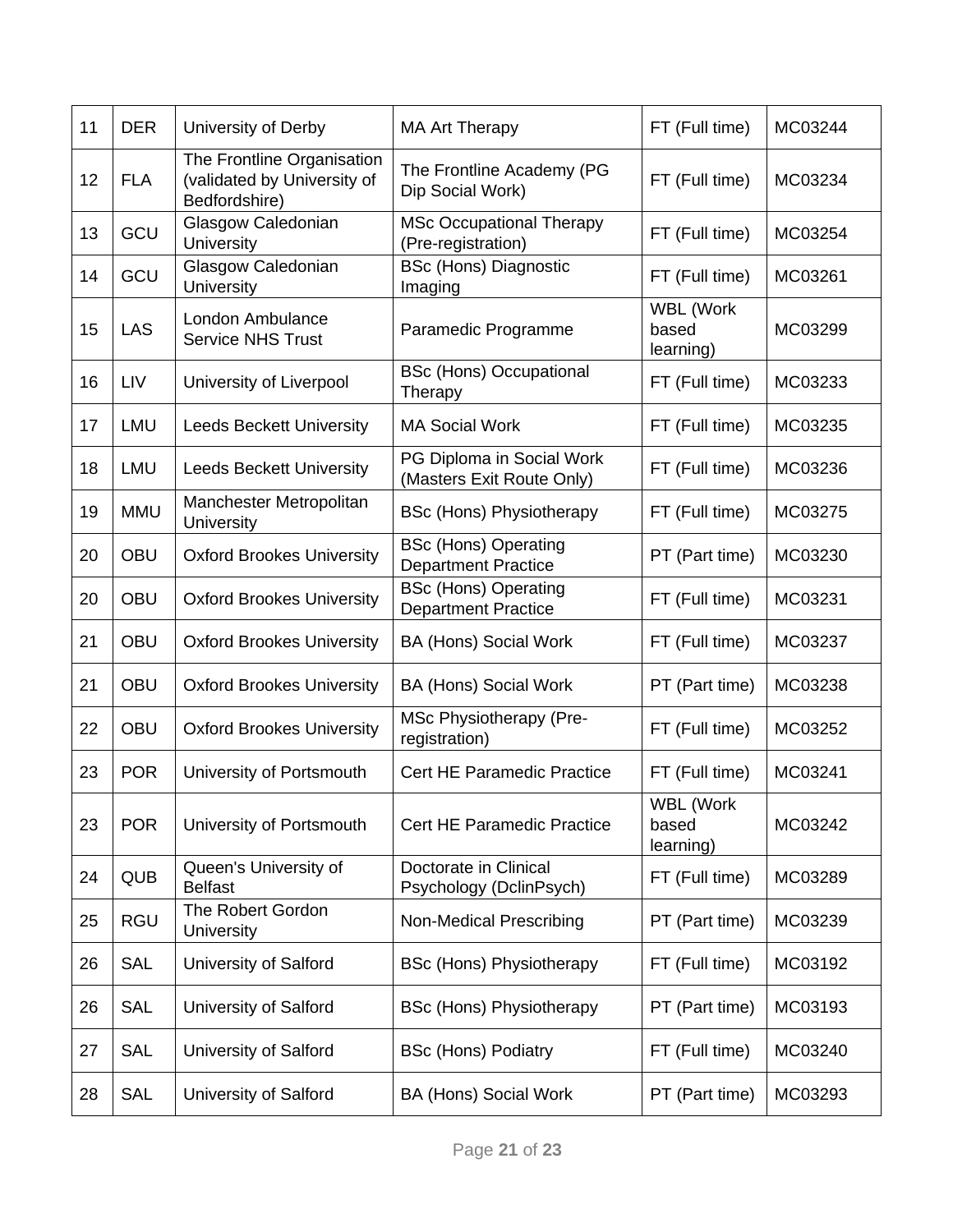| 29 | <b>SAL</b> | University of Salford                         | Post Graduate Diploma Social<br>Work (Step Up)             | FT (Full time) | MC03294 |
|----|------------|-----------------------------------------------|------------------------------------------------------------|----------------|---------|
| 30 | <b>SHU</b> | <b>Sheffield Hallam University</b>            | <b>BA (Hons) Social Work</b>                               | FT (Full time) | MC03260 |
| 31 | SOU        | University of Southampton                     | <b>MSci Healthcare Science</b><br>(Audiology)              | FT (Full time) | MC03028 |
| 32 | SOU        | University of Southampton                     | <b>BSc (Hons) Healthcare</b><br>Science (Audiology)        | FT (Full time) | MC03029 |
| 33 | <b>TEE</b> | <b>Teesside University</b>                    | <b>BSc (Hons) Diagnostic</b><br>Radiography                | FT (Full time) | MC03291 |
| 34 | <b>TEE</b> | <b>Teesside University</b>                    | <b>BSc (Hons) Occupational</b><br>Therapy                  | FT (Full time) | MC03295 |
| 35 | <b>TEE</b> | <b>Teesside University</b>                    | <b>BA (Hons) Social Work</b>                               | FT (Full time) | MC03296 |
| 36 | <b>UEA</b> | University of East Anglia                     | BA (Hons) in Social Work                                   | FT (Full time) | MC03269 |
| 37 | <b>UEA</b> | University of East Anglia                     | <b>MA in Social Work</b>                                   | FT (Full time) | MC03270 |
| 38 | <b>UEL</b> | University of East London                     | Professional Doctorate in<br><b>Counselling Psychology</b> | FT (Full time) | MC03197 |
| 38 | <b>UEL</b> | University of East London                     | Professional Doctorate in<br><b>Counselling Psychology</b> | PT (Part time) | MC03198 |
| 39 | <b>UWE</b> | University of the West of<br>England, Bristol | <b>MA Music Therapy</b>                                    | PT (Part time) | MC03209 |
| 40 | <b>UWE</b> | University of the West of<br>England, Bristol | <b>BSc (Hons) Occupational</b><br>Therapy                  | FT (Full time) | MC03232 |
| 41 | <b>WIL</b> | <b>Wiltshire College</b>                      | <b>BSc (Hons) Social Work</b>                              | FT (Full time) | MC03194 |
| 42 | <b>YSJ</b> | York St John University                       | <b>BHSc (Hons) Occupational</b><br>Therapy                 | FT (Full time) | MC03206 |

- b. **Programmes which have been subject to major** none **change for which an approval visit is recommended**
- 6. **Withdrawal of ongoing approval from programmes that are no longer admitting students (closure of a programme)** 
	- a. **Programmes which have provided consent and for** verbal **which the withdrawal of ongoing approval status is recommended\***

*\* The executive has received signed withdrawal of approval consent forms in respect of the following programmes. Individual consent forms are not routinely published with the papers*